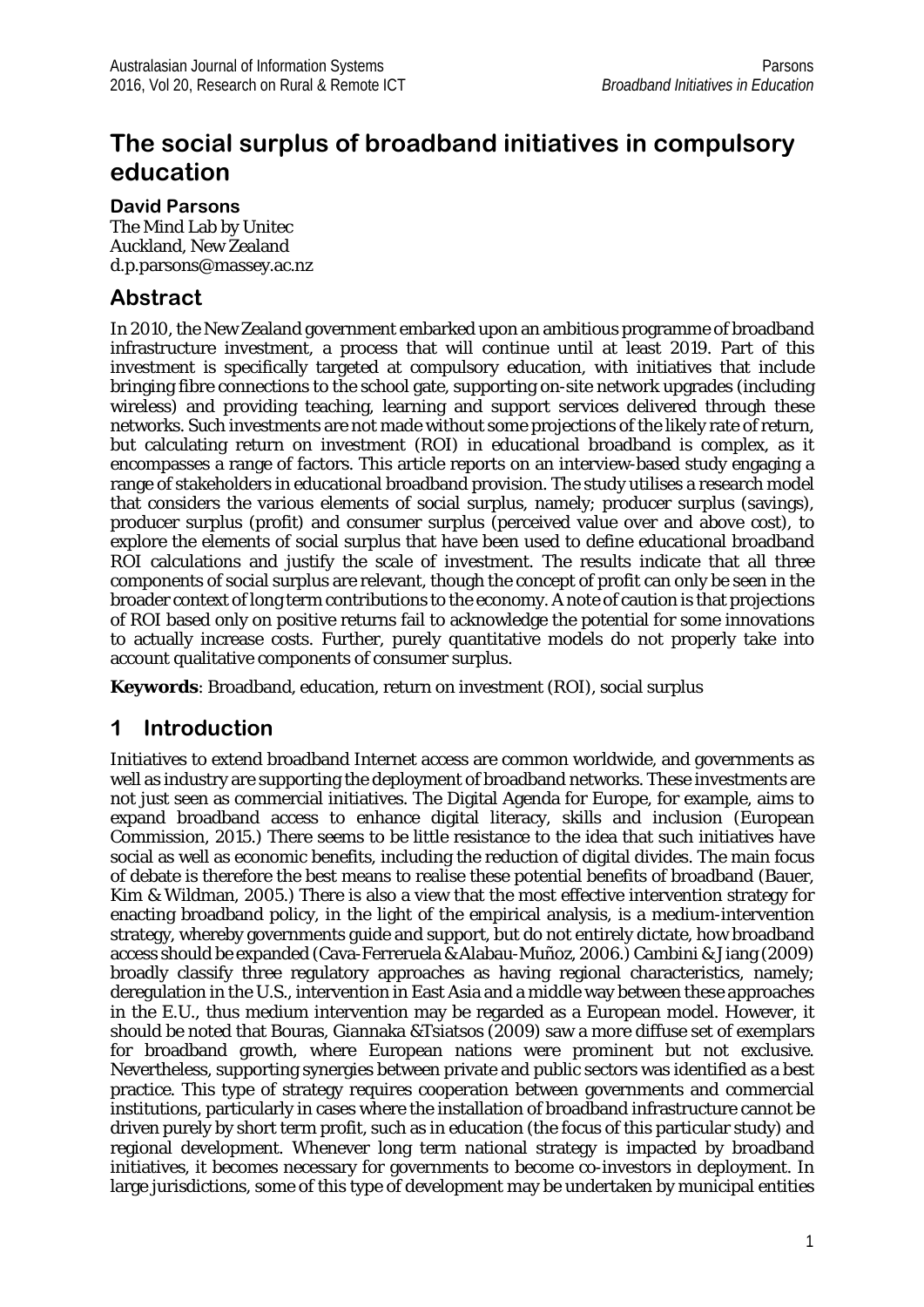(Feld et al 2005.) This support from government to industry to achieve desired policy outcomes may also involve ownership and governance changes such as the unbundling of previously centralised infrastructure to encourage competition. This 'private public interplay' has been particularly important in Australia and New Zealand (Given, 2010.)

### **1.1 Return on investment and social surplus**

The provision of broadband infrastructure is an expensive undertaking, and neither governments nor corporations are likely to embark on such initiatives without positive return on investment (ROI) calculations. ROI is measured primarily in financial terms, but the source of these finances can be derived from either profit or savings. In addition, these profit and savings calculations (known as *provider surplus*) are complemented by other types of benefit. *Consumer surplus* (what something is 'worth' over and above what it costs to consume) encompasses many different definitions of value, which are not always easy to quantify, since these consumer gains are often not directly reflected in higher incomes or increases in GDP. However the value of consumer surplus may include actual financial value to the consumer, for example in savings over alternative options. Consumer surplus is combined with producer surplus to create *social surplus*, the total cost or benefit of a given investment. Hitt and Brynjolfsson (1996) found evidence for the hypothesis that the consumer surplus created by Information Technology in general is positive and growing over time. Therefore we might expect it to provide a substantial contribution to the overall social surplus projected to be gained from a broadband initiative. Measuring such returns can, however, be complex. For example, rates of return may be 'U-shaped' over a period, showing significant returns only at the early and later parts of an adoption cycle (Holt & Jamison, 2009.) Thus the point at which rates of return are measured may have a large impact on the results of analysis. Some returns are relatively immediate, while others may take years to emerge. A further concern is that producer and consumer surplus must be in balance. Focusing only on consumer surplus leads to inadequate investment, while an emphasis only on producer surplus has negative effects on social welfare (Competition Economists Group, 2015.) Thus the research reported in this article takes account of a range of different factors in identifying the main components of ROI, both short term and long term, in broadband policy and deployment.

### **1.2 The New Zealand context**

New Zealand is recognised as a valuable case study in progressive digital legislation (Eaves, 2013.) New Zealand's economy has some unique characteristics but shares others with many developed nations. It has been transformed from an agrarian to a more industrialized, free market economy, but in the process has deepened socio-economic divisions, suffered from mediocre economic performance (Auditor General, 2013) and is heavily indebted internationally (Index Mundi, 2014.) Despite a good education system, this has not led to gains in productivity or innovation, and youth unemployment is high (OECD, 2014.) Major business sectors have historically been in primary products and associated with rural regions, but employment in agriculture has been in decline. Manufacturing remains the largest employer, but real estate provides the largest number of enterprises (Trading Economics, 2010; Statistics New Zealand, 2014.) These problems of changing economic patterns, balance of payments deficits and youth unemployment are challenges faced by large numbers of countries across the world, and radical changes to education are frequently seen as essential to address these challenges. Recent major policy initiatives in New Zealand in the area of broadband-enabled digital teaching and learning, intended to address some of these issues, may thus provide us with globally relevant insights into the value of broadband investment in the education sector.

The New Zealand government's Tertiary Education Strategy 2015-2019 classifies the desired outcomes from tertiary education as being economic, social and environmental. Specifically, it states that:

'this strategy focuses in particular on the economic benefits that result from tertiary education and therefore on employment, higher incomes and better access to skilled employees for business as critical outcomes.' (MoE 2014a.)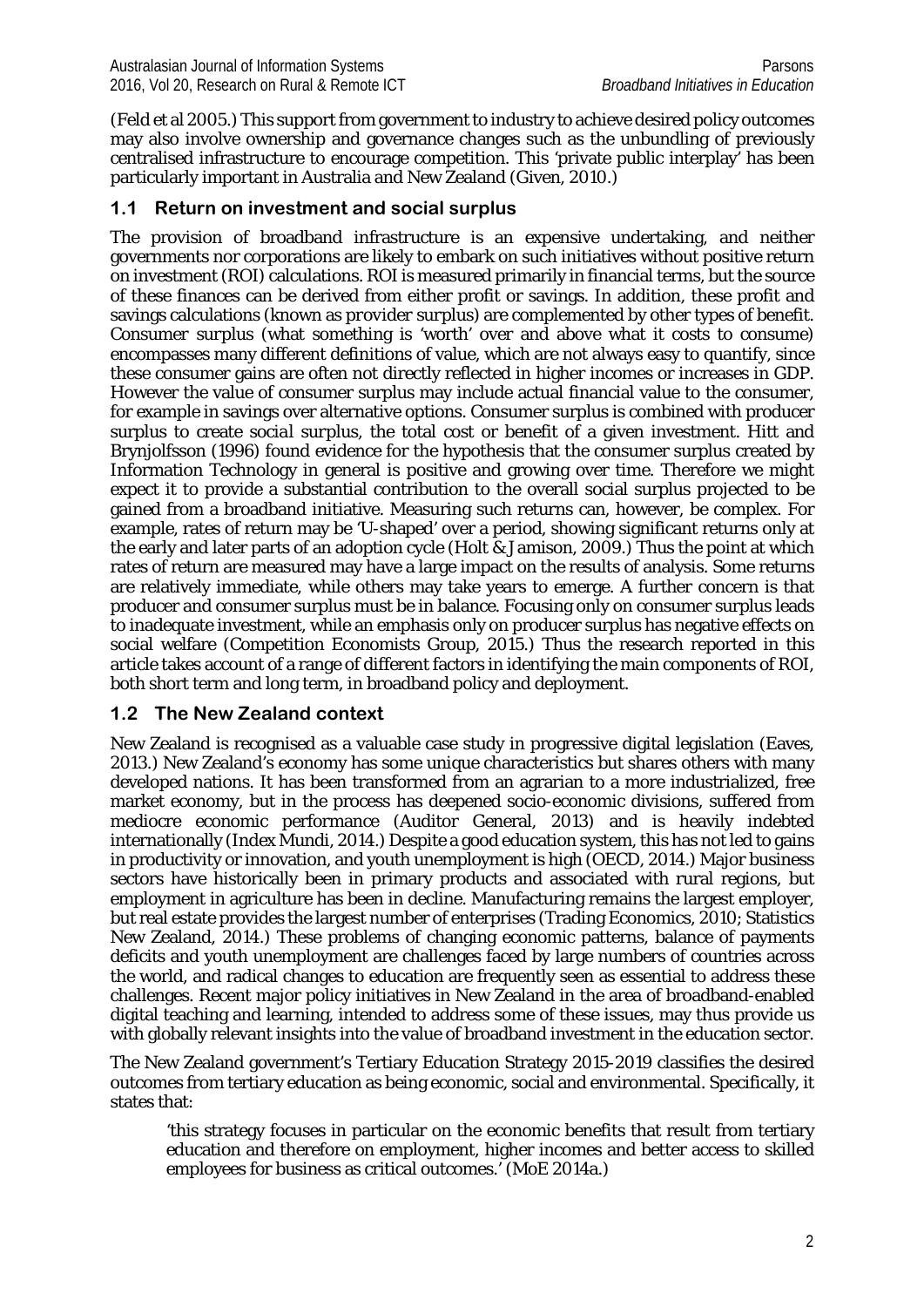Although this strategy focuses only on tertiary education, these themes resonate across the whole value chain of education, since the tertiary sector does not operate independently of its incoming cohorts from secondary education. The central concern is economic benefit as measured by income, a commonly used measure of the value of education (Psacharopoulos, 1994.) The reference to skilled employees also implicitly references the producer profit generated by higher productivity and possibly also an increased supply of skilled labour, thus reducing its cost due to the effect of supply and demand. Of course there is a tension between higher incomes and a greater supply of skilled labour, which requires increased productivity to overcome (Chang, 2011.)

### **1.3 Educational broadband policy implementation in New Zealand**

The study reported in this article focuses not on tertiary education, which has been well connected to broadband infrastructure for many years, but on schools. The reason for this is that the New Zealand government is focusing its current educational technology efforts on connecting all of the country's schools to ultra-fast broadband (UFB.) As part of a larger investment in UFB infrastructure, e-education is one of five points in the government action plan for faster broadband, along with e-health, e-government, e-business and e-development (Commerce Commission, 2012.) Government departments are taking major initiatives in providing national broadband for schools and internal school networks (including wireless.) The overall investment in UFB is \$1.5 billion, the government contributing \$1.35 billion with private co-investment (MBIE, 2012.) \$28.2 million of this sum is for fibre connections from school boundaries into the schools. As a result of this infrastructure build, 97.7% of schools and 99.9% of students will receive ultra-fast broadband capability, with the remaining 2.3% of schools in remote areas given wireless or satellite services (MoE, 2014b.)

The UFB project brings fast internet connections into the school grounds, but does not directly address how that connection may be used inside a school. To address the next stage of broadband provision the School Network Upgrade Project (SNUP) has the objective of upgrading internal school networks, and includes a wireless option (MoE, 2015a.) The estimated cost of these network upgrades, which are mostly funded by the government, with some contribution from schools, is estimated at \$600 per student. New Zealand has around 750,000 school students, so if all schools were upgraded the approximate cost would be around \$450 million.

A further initiative is the Network for Learning (N4L), a \$211 million government-owned agency tasked with providing teaching, learning and support services on these new broadband networks (MoE, 2015b.) As of March 2015, more than half a million students and teachers were using N4L (Williams, 2015.)

Thus the total technology investment in digital teaching, learning and administration across these three initiatives is somewhere in the region of \$700 million over a period of 5 years, approximately .5% of annual GDP (NZTE, 2015.)

Schools that have already been connected to fibre networks have reported positive effects, including better student engagement, improved learning outcomes (especially in literacy), more online collaboration, new distance learning opportunities and more effective assessment and administration (Crown Fibre Holdings, 2013.) The challenge, however is to identify what types of ROI might be embedded in these broad claims.

Given the scale of investment in broadband connectivity and related services specifically targeted at compulsory education (i.e. the school sector) both by the New Zealand government and individual schools (who need to further invest in their own staff and services to take advantage of broadband connectivity) it is important to investigate the assumptions made around the expected returns on this investment. Since education is a complex area where there are many different stakeholders with multiple perspectives, qualitative studies such as the one reported in this paper can capture these varying viewpoints and gain insights into return on investment calculations that are not evident in purely quantitative analyses.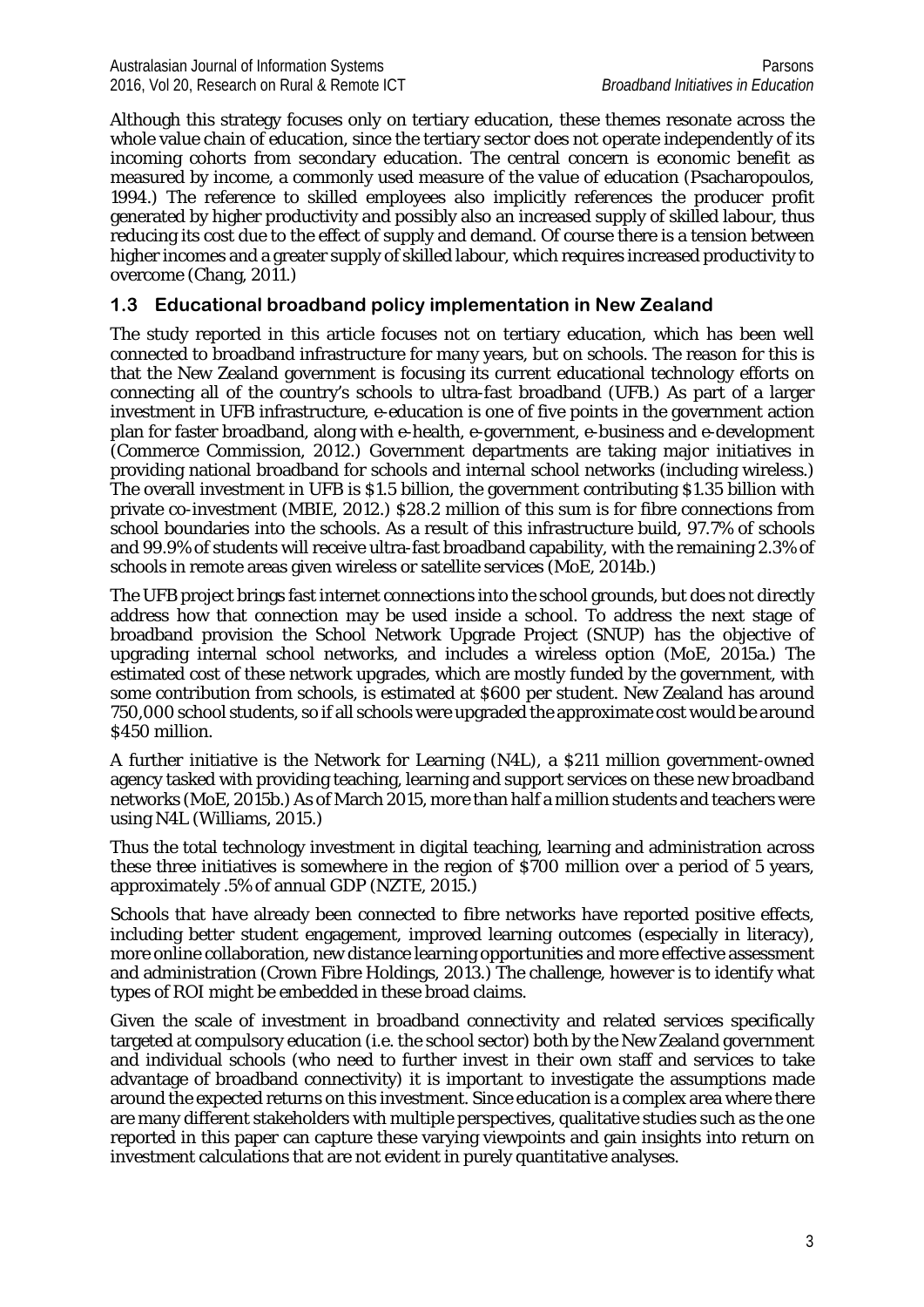While the results of the study reported in this article largely support the positive assumptions made about the benefits of broadband in education, they provide a much richer and more nuanced set of insights than the sources cited above. Importantly, they also call into question the extent to which UFB will make a positive contribution to social surplus. The study identifies some areas in which the proposed surplus may be negatively impacted by additional costs and lower than expected returns.

The next section provides a review of the literature in educational broadband investment, various aspects of return on investment in this context and the research questions for the study. This is followed by sections on the research methodology and the results of the study. Section five provides a discussion of these results and presents an extended model of ROI for broadband initiatives in education. The paper concludes with a summary of the main findings and some proposals for future work.

## **2 Literature Review**

This review of the literature begins with a discussion around the definition of broadband, particularly within the context of educational provision. It also addresses the components of cost benefit analyses and considers the less easily evaluated aspects of return on investment in educational broadband. Finally it addresses the impact of geography on educational broadband provision.

### **2.1 Defining broadband**

The definition of broadband connectivity is not fixed across times and contexts, since both technology and requirements vary over time. The UNESCO report on technology, broadband and education (UNESCO, 2013a) takes as its definition a minimum download speed for public internet access of at least 256 Kbps (kilobits per second.) However, it also notes that speed is the key determinant of the range of educational services that can be offered on line, and that services such as video on demand require much faster speeds of at least 2 Mbps (megabits per second.) Hayes (2011) classifies anything less than 2 Mbps as too slow to be classified as broadband. He defines basic broadband as being between 2 and 12 Mbps and fast broadband as greater than 12 Mbps. A further issue is that broadband speeds are normally stated in terms of download traffic, since broadband is generally asymmetric (i.e. upload is slower than download.) This can be an important restriction in the educational context since learning is about the creation as well as the consumption of material, so upload speed can also be a key factor in the value of broadband provision. Hayes' (2011) definition of very fast broadband is that it is not only faster than 20 Mbps but is also symmetric. Recognising the importance of symmetric connections, the New Zealand Commerce Commission (Commerce Commission, 2012) specifies a series of application requirements related to symmetric broadband speeds. At the lower end (500 Kbps to 1Mbps) are systems such as web browsing and Voice over IP. However the minimum requirement for remote education is stated as 5 Mbps to 10 Mbps while full online educational services require 10 Mbps to 50 Mbps. In particular, high speed symmetric broadband is needed for the two-way traffic of cloud based applications, which are increasingly used by schools, for example Google Classroom (Pappas, 2015.)

In New Zealand, the ultra-fast broadband and rural broadband initiatives aim to provide typical download speeds of up to 100 Mbps, with up to 1 Gbps (gigabits per second) in some areas. However, the technologies used to deliver broadband in different areas of the country vary between fibre, cable, VDSL (Very-high-bit-rate Digital Subscriber Line) ADSL (Asymmetric Digital Subscriber Line) and Wireless, meaning different broadband speeds depending on the type of connection (MBIE, 2015.) It should be noted that there are many factors affecting connection speed but, for example, DSL connections are unlikely to deliver more than around 70 Mbps, and may be much slower. Wireless broadband speeds also vary considerably depending on technology.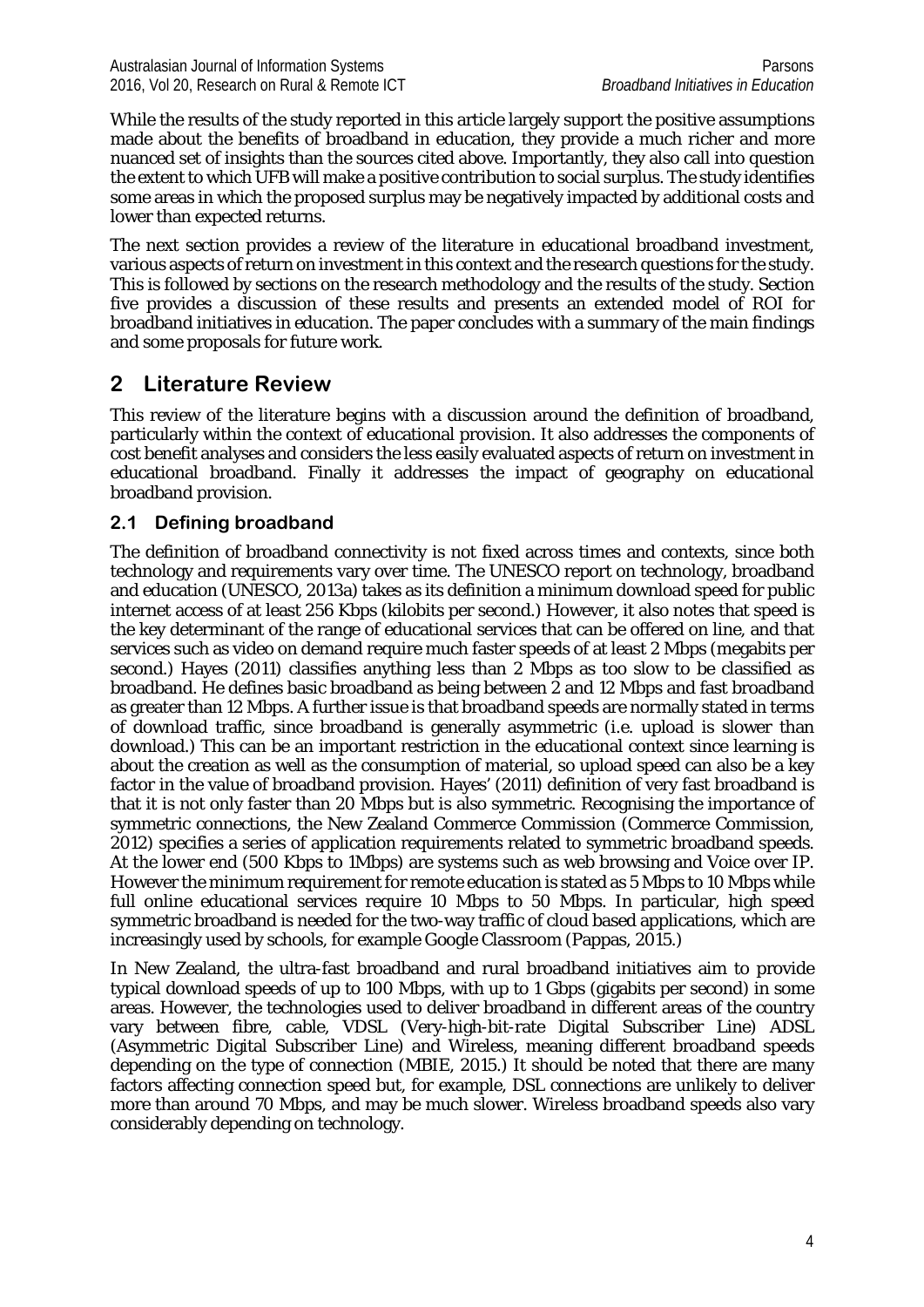### **2.2 Return on investment from broadband infrastructure**

Return on investment calculations are based on cost benefit analyses. These analyses are quantitative in nature and aim to calculate the financial gains and losses that might result from a particular investment. Such calculations do not necessarily concern themselves with equality of result and distribution of gains (Robson, 2014.) However, government investment in broadband needs to consider as widely as possible the economic, social and environmental impacts of policy. In New Zealand the UFB initiative aims to benefit not just business but also education, health, government and development (Commerce Commission, 2012.) One important component of a cost benefit analysis is to consider whether a given investment will reflect an intermediate reference scenario, whereby the most efficient rollout of services is achieved. This compares with pessimistic scenarios, where development is too slow or too limited, and optimistic scenarios where there is inefficient over-investment (Robson, 2014.) Whilst it is probably too early to make this assessment in the New Zealand context, Newman (2012) reports that current bandwidth provision may be inadequate, suggesting that government and schools may face a pessimistic reference scenario.

As described in the introduction, overall return on investment calculations are based on a combination of producer surplus and consumer surplus, which together provide an overall assessment of social surplus. Cost benefit analyses apply to both consumer and producer surplus, and faster broadband may impact on both. Relevant factors may include better or new use of products, savings in time, travel and transaction costs and improvements in productivity. In addition there may be welfare effects such as reducing the costs of supplying publicly provided private goods such as health and education (Robson 2014.) Education, in particular, may be regarded as a merit good. Merit goods are those that may not have immediate calculable benefits but whose consumption is seen as positive by the state (Gomez-Barroso & Perez-Martinez, 2005.) When considering welfare effects, cost benefit analyses are complicated by potential conflicts between economic benefits or waste on the one hand and welfare gains or losses on the other (Robson 2014.)

### **2.3 Educational broadband investment**

Investing in broadband provision for education takes account not only of simple cost-benefit analyses but of welfare gains and merit goods. Thus long term policy planning is required, and assessing the likely components of social surplus is particularly important. Although there are direct profit and loss calculations to be made in the school sector, such as the costs of provisioning and technical support staff, education is also a long term investment in the future economy and sustainable social structures. Again, this is internationally recognised. UNESCO's policy guidelines on mobile learning emphasise the importance of providing robust and affordable broadband and mobile networks for education that consider equity, safety, advocacy and resources (UNESCO, 2013b.) Efforts to calculate the return on investment in education as a result of the rollout of ultra-fast broadband networks in New Zealand estimated gains of \$3.6 billion over 20 years, a figure that includes consumer surplus. The overall benefit of UFB over that period was estimated at \$33 billion (Pullar-Strecker, 2012), so the projected contribution of education is around ten per cent. In the report from Bell Labs and Alcatel-Lucent New Zealand, which proposed these figures, the main benefits to education of broadband investment were seen as lower costs for skill enhancement (primarily through remote learning,) reduced costs for course materials, savings on field trips and better school attendance (by 25 million pupil-days per year.) The latter estimate was based on assumptions that using remote learning applications and better collaboration between parents and teachers would lead to fewer days of school missed due to sickness and truancy (Alcatel-Lucent, 2012.)

Another perspective to the debate is the potential negative effects of not investing in educational broadband, where the social experiences of students become increasingly disconnected from their educational environment (Rosen, 2014.) Further, where the broadband industry is primarily gaining producer surplus through profit, an approach that mitigates against investment in non-commercial education, there is a consequent negative affect on the overall competitiveness of the economy in international terms (Crawford, 2013.)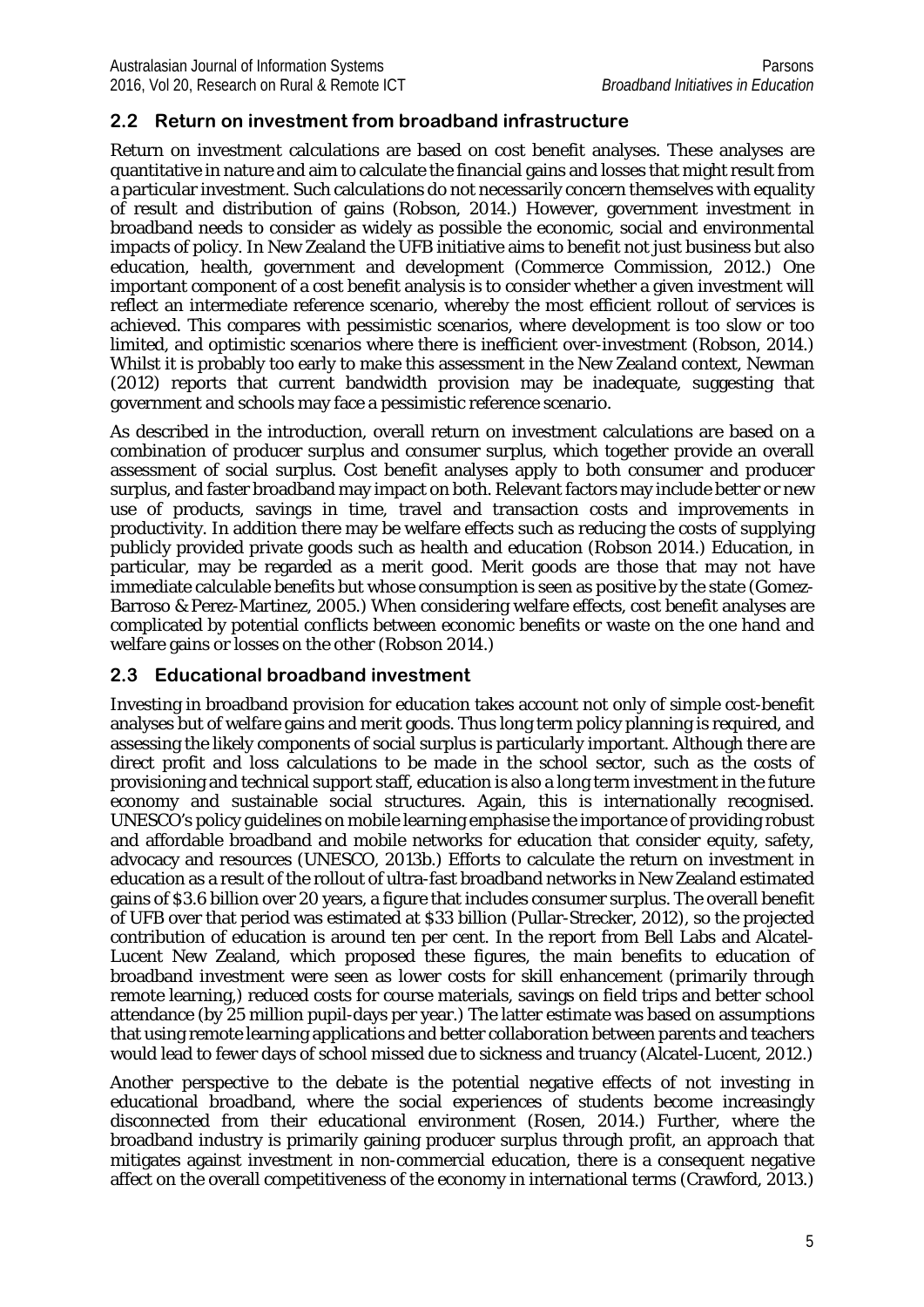A further consideration from the perspective of government policy is that a hands-off approach from government may lead to schools making their own arrangements at a higher cost, since governments are able to leverage the power of mass purchasing to reduce the overall costs of equipment and connectivity (UNESCO, 2013a.)

### **2.4 Return on investment for broadband in education**

UNESCO (2013a) suggest a strong connection between broadband and ICT policies and education worldwide, and that broadband can be an accelerator for equitable progress in many aspects of global society. Underlying this belief is an assumption of consumer surplus that is not part of conventional government statistics, but includes educational or civic benefits that go beyond direct economic measurement (Greenstein & McDevitt, 2012.) If these benefits cannot be directly measured, how can they be assessed? Crandall & Jackson (2001), in considering the benefits of broadband in retailing, transportation, home entertainment and health care, asserted that they lacked the tools or vision to properly analyse the benefits in the education sector. Nevertheless there are some areas susceptible to direct financial measures, for example in delivering merit goods such as education, overall economic benefits depend on whether those services are provided efficiently (Robson, 2014.) Hayes (2011) notes some longer term measurable benefits, including increased educational attainment for school leavers, based on exposure to ICT potentially improving examination performance, and the efficiency of online education. However even here there are many complexities, for example the impact of network effects in the use of cloud computing in education.

### **2.5 Geographical factors**

The variation in broadband speed received by consumers as a result of the communication technologies used is partly a consequence of geography. The size and topography of a country can make a significant difference to how easy it is to reach the population with fixed broadband, and how many areas can economically be connected using fibre. A number of small island nations have already been able to provide fixed broadband connections to all of their primary and secondary schools, while Uruguay has been able to provide fixed broadband to 95% of primary schools and all secondary schools. In contrast many other countries, such as Colombia, require extensive wireless infrastructure to be able to provide broadband access to their schools (UNESCO, 2013a.) In New Zealand, although the population is largely concentrated in a few cities, particularly Auckland, there are many remote rural communities. The Rural Broadband Initiative (RBI) aims to provide fixed broadband connectivity to 937 rural schools. In addition, the Remote Schools Broadband Initiative (RSBI) will provide wireless broadband services to New Zealand's 57 most remote schools (Commerce Commission, 2012). New Zealand's mixed pattern of provision, with fibre in the main centres and DSL and wireless covering other areas, provides a geographical model similar to many other nations, thus providing a more relevant international case study than, for example, a small island state (NZRS, 2015.)

### **2.6 Research context and questions**

A review of the literature makes it clear that broadband provision is internationally recognised as being potentially of benefit to education. However it is also evident that the estimation of return on investment in the sector is complex, relying as it does on a number of longer term and difficult to calculate components of social surplus. Nevertheless the significant costs involved mean that such questions need to be addressed as accurately as possible. Situating this question in the New Zealand context may prove informative to other nations. The literature shows that the way broadband connectivity is provided to schools varies with geography and national policy, but that New Zealand's complex mix of physical environments and public-private partnership on the European model provides an informative case study for other developed nations.

From a review of the relevant literature, therefore, the following research questions were derived.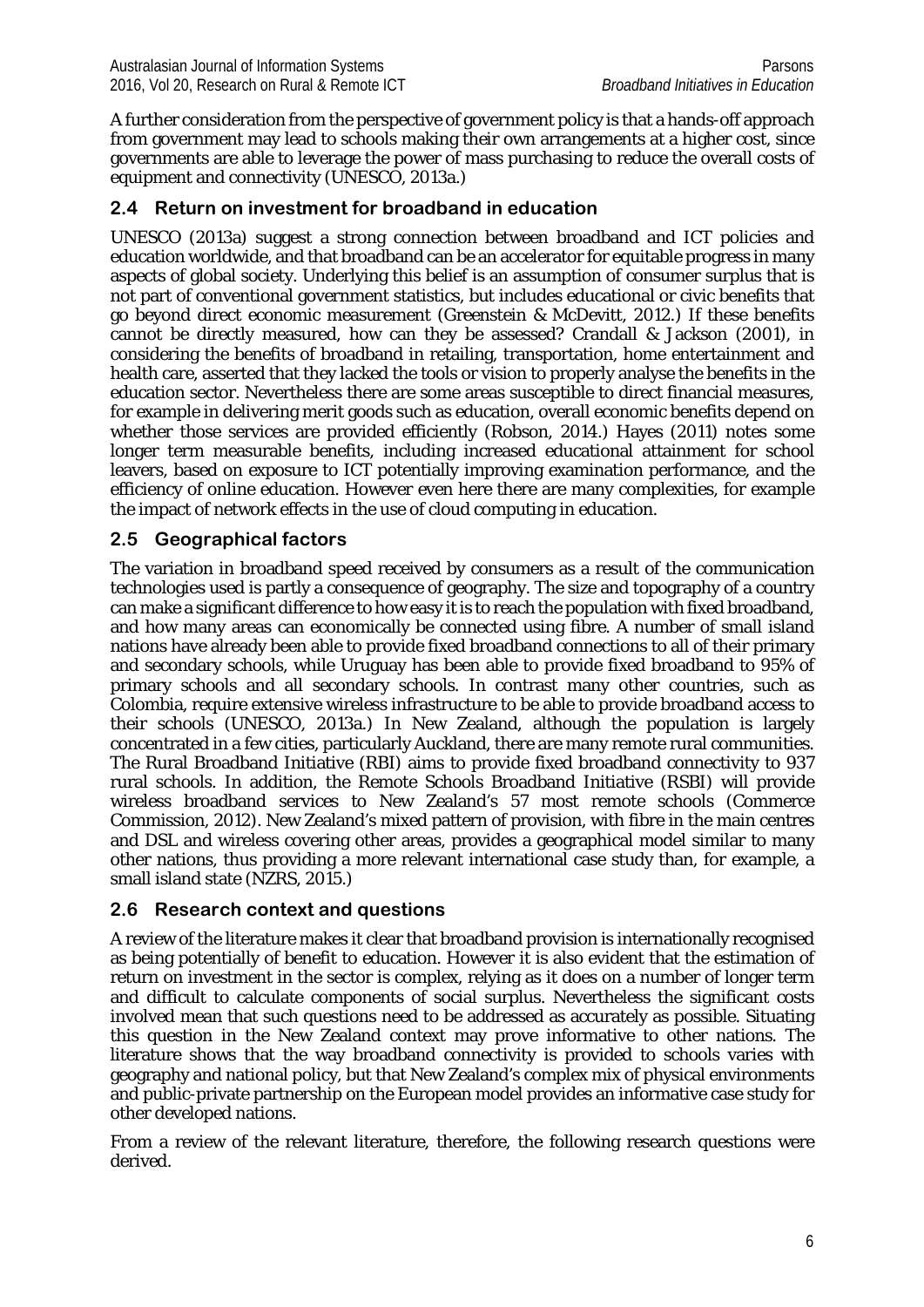- 1. What assumptions underlie return on investment projections in the provision of broadband infrastructure to schools?
- 2. How can the components of social surplus be defined within the provision of educational broadband?

## **3 Research Methodology**

Given the discussion around the components of social surplus, which are complex, long term and focused on merit goods, the research questions outlined at the end of the literature review were interpreted as largely qualitative questions. A number of quantitative estimates have been cited in this paper regarding broadband investment in education and expected rates of return. No doubt in time these figures will be confirmed or revised in government reports. What is less evident in the literature is an evaluation of the qualitative aspects of social surplus, despite the fact that much of the literature highlights their importance when dealing with merit goods such as education. To address this apparent lack of prior work, a qualitative interview study was designed to address how broadband policy in relation to the school system in New Zealand might see a return on investment. Figure 1 shows the research model used for the study, derived from the core components of ROI that appear in the literature. In this model, educational broadband policy seeks justification in a return on investment calculation that has multiple components. That calculation needs to be defined by a given set of assumptions that are deemed relevant by policy makers. As previously discussed, the sum of components in the ROI calculation can be termed *social surplus*, a sum that may be derived from three specific sources; producer profit, producer savings and consumer surplus. The research model was used both to help formulate the semi structured interview questions and also to guide the thematic coding process that was used to analyse the interview data, identifying how different aspects of social surplus might be identified in the context of education-related broadband policy in New Zealand. It is important to note that this research concerns itself with social rates of return, which are used to justify investment in educational services, as opposed to private rates of return, which are concerned with how people invest in their own education. The two are, however, linked, since the higher the level of public subsidy for education, the higher the private rate of return (Psacharopoulos, 1994.) Further, as discussed later, we identified some private rates of return for lower socio-economic groups that were not directly related to formal education but were enabled by investments in educational broadband infrastructure.



*Fig. 1. Research model: ROI for broadband initiatives in education*

## **3.1 Data description**

The study gathered data from a range of stakeholders from national government, local government, educational institutions and commercial organisations. Since the study was focused on the New Zealand context, all the interviewees were based in New Zealand (Auckland, Wellington and Hamilton.) The purpose of these interviews was to gather the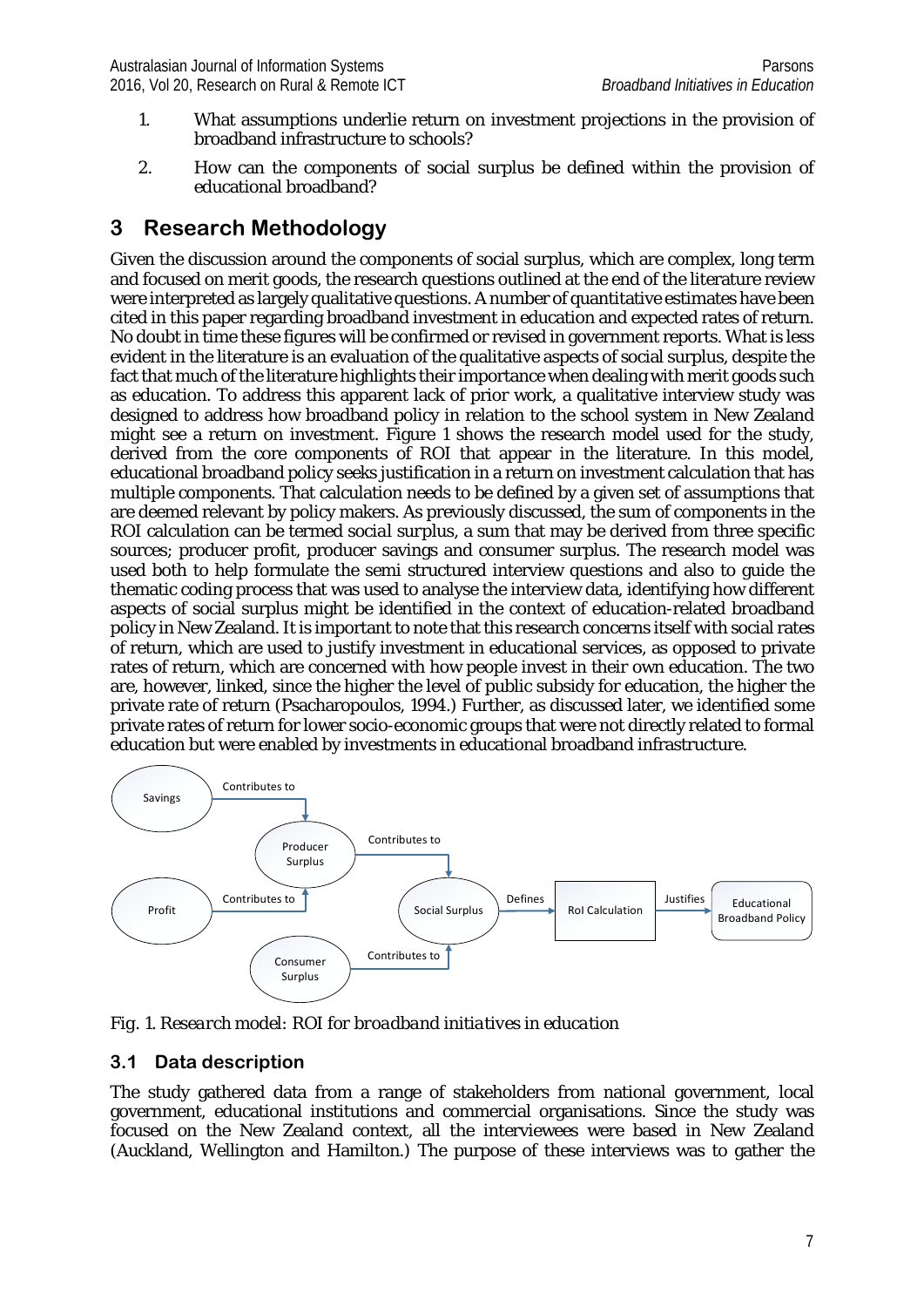perspectives of multiple informed stakeholders in the rollout of broadband to New Zealand schools and to compare these perspectives with the published literature.

A purposeful sample of policy makers and other relevant stakeholders (partly selected via snowball sampling) was chosen from a range of stakeholder institutions, and each of these representatives was interviewed using a semi-structured interview. In total, ten stakeholders were interviewed. Each of these interviews took approximately one to one and a half hours, and was conducted face to face at the interviewee's place of work, where possible (7 interviews.) Where the interviewees could not be met face to face due to location, they were interviewed either by video call (2) or by telephone (1).

The interviewees who contributed to the study represented the following organisations; National Government (Ministry of Education), Local government (Auckland), Secondary School, Commercial Internet Service Provider, Educational Trust, Educational Research Institution, Crown Agency, Industry Organization and Multinational Mobile Communications Provider. The interviews took place in late 2013 and the first half of 2014, with follow up communication via email where necessary.

In the interviews, the stakeholders were asked to respond to a series of semi-structured interview questions around aspects of ROI in educational broadband. In addition to asking general questions around national ICT policy, return on investment, levels of government investment in the broadband market and components of consumer surplus, respondents were also asked to discuss investment in 21st century skills (including digital skills) and matching the skills of school leavers to the employment market. The final question asked them to comment on the future direction of education policy relating to ICT.

## **3.2 Data analysis**

Although the research model (Figure 1) has positivist characteristics due to the economic axioms of social surplus, the investigation process took a naturalistic approach, gathering qualitative data from multiple perspectives. The emphasis of the questions was on the social realities of broadband initiatives in education, primarily addressing 'what'-type questions with a fixed set of enquiries. A standard iterative analysis was applied to the data, beginning with data reduction (the interviews were recorded, transcribed and coded in NVivo) then seeking meaning through data display (supported by NVivo tools), and finally drawing some conclusions from the data (Folkestad, 2010.) The main categorical variable in the data was the type of institution represented by each stakeholder.

## **4 Results**

The results of the interviews are presented here within the main components of the research model. First, producer surplus derived from savings is addressed, followed by producer surplus derived from profit. Then, consumer surplus is addressed. Finally, their relative contribution to social surplus is considered, along with private rates of return that were not included in the original model but emerged from the data.

## **4.1 Producer surplus (savings)**

Given that state supported education is not directly intended as a profit generating enterprise, most of the producer surplus in providing broadband access to schools is in potential savings. In this context, the primary producer is the government who are investing in infrastructure, measuring savings against what would be projected expenditure in the absence of broadband investment. The aspect of savings explicitly stated in the five point government action plan for faster broadband is shared procurement of internet access education services at a better price for schools (MBIE, 2011.) Reinforcing this message, the central government representative in the interview study emphasised the '*benefits of centralised procurement to drive down costs*,' which they estimated at twenty per cent of the overall return on investment.

It may be, however, that such centralised procurement may not always lead to the projected savings, because of the way that schools manage their own procurement policies: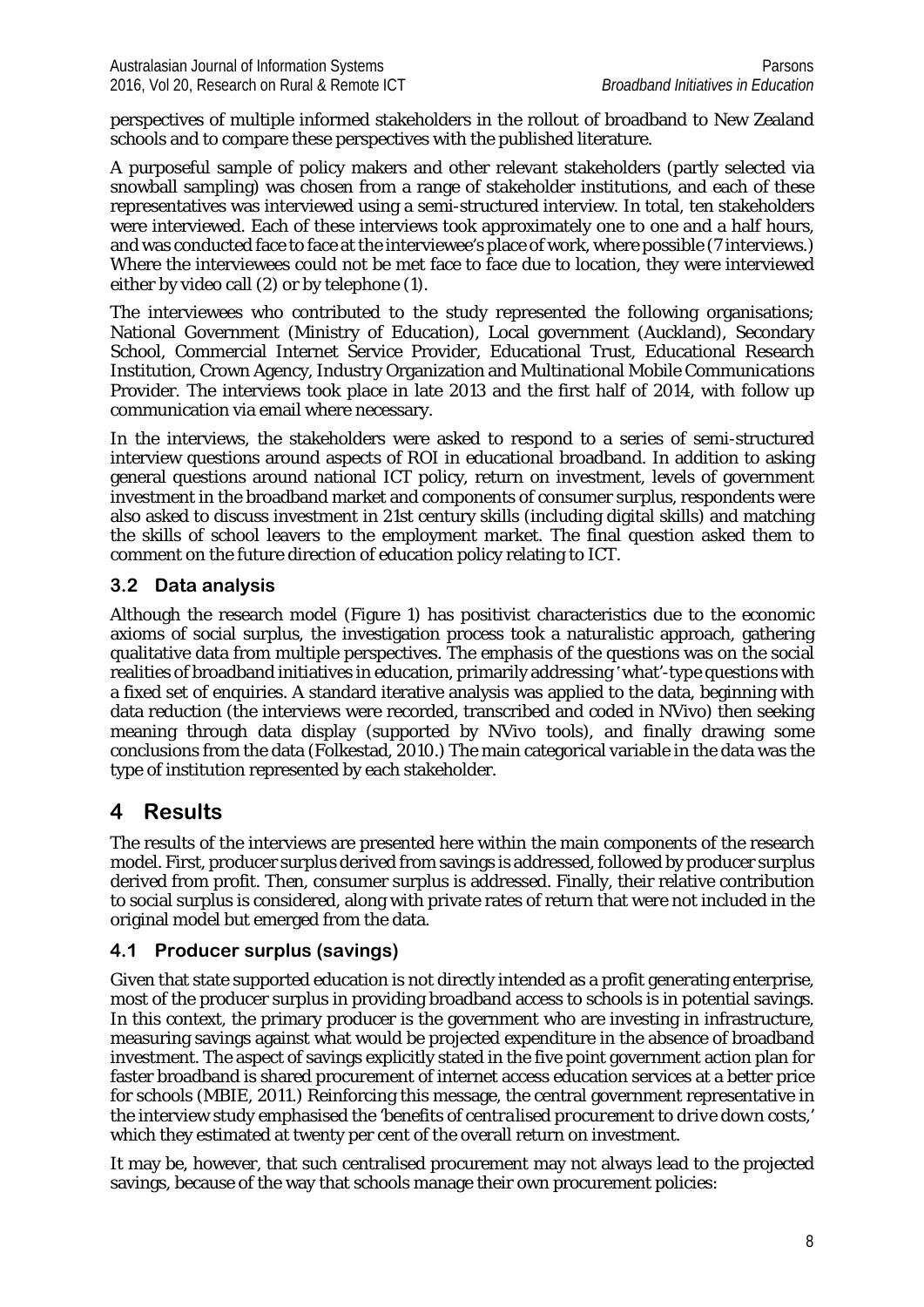*'Schools don't typically like central control. There's an all of government scheme for purchasing computers. We've got two and a half thousand odd schools, less than thirty have signed up, and yet it's cheaper. They like to do their own thing.'* (Internet Provider)

Another potential issue with the projection of savings from centralised procurement is the degree of specification. This can be either too little or too much depending on your point of view. For example one comment was made regarding the implementation of the broadband network itself, suggesting that higher specifications could have been considered;

*'It would've been useful to have had a little more input from the market … seems a little like we've undercooked it'* (Crown Agency)

This implication of a pessimistic reference scenario echoes comments referenced earlier from Newman (2012.) Nevertheless, UFB investment is expected to raise New Zealand from its 2013 ranking of 27th in the world in terms of Internet speeds and 24th in overall broadband quality, with fibre internet speed 10 to 20 times greater than many current copper connections (Crown Fibre Holdings, 2013.) There is also a trade off in terms of investment between reaching extremely high speeds in some places (e.g. one gigabit per second) or reaching a guaranteed minimum speed across all connections, such as the European Commission's goal of 100% coverage of at least 30 Megabits per second (Shankland, 2014.) As discussed in the literature review section, broadband provision in New Zealand will rely on a range of different technologies, not just fibre, and the most remote areas will have wireless connections. The investment tradeoffs mean deciding where the boundaries will lie between fibre and copper connections, and between fixed and wireless connections. The government plans for education thus follow the European model of guaranteeing a minimum speed across all connections.

From the other perspective, that centralised procurements may be over-specified, a comment regarding the procurement of on-site network systems for schools stated:

*'Some of the ministry schemes are totally over specified…the school is paying 20% of something they shouldn't be paying for'* (Internet Provider)

This seems to indicate an optimistic reference scenario, albeit in a different context (Robson, 2014.) It is worth noting, therefore, that centralised procurement may impact not only on the performance of the systems that are being used, but also on their costs, impacting negatively on the savings component of the producer surplus.

Another area where savings were identified was '*Streamlining school administration, moving a lot of school systems onto the cloud'* (Local Govt.) In fact the potential saving '*around streamlining and making administration easier for schools'* was estimated at around thirty per cent of the overall ROI by the national government stakeholder. This reduction assumes savings in the overhead of supporting in-house systems, for example hardware, software and support staff costs, by using cloud-based infrastructure. Even more basic savings, such as a reduction in printing costs, also make a contribution.

*'Our policy is taking away the paper … we won't print our reports any more and we won't even e-mail them. You've got to come and get them off our network, and you can get them any time you like*' (School)

It should be noted at this point that one might regard cost savings within schools as part of the consumer surplus rather than producer surplus. However, given that schools are government funded, and the ultimate consumers are the students within the schools and their families, school savings are included here as part of the producer component of surplus. Either way they contribute to social surplus.

Part of the hardware and software savings are based on the ability of a broadband wireless infrastructure to support a *bring your own device* (BYOD) policy in schools. Using student owned devices reduces the need for schools to provide ICT hardware and software for their pupils.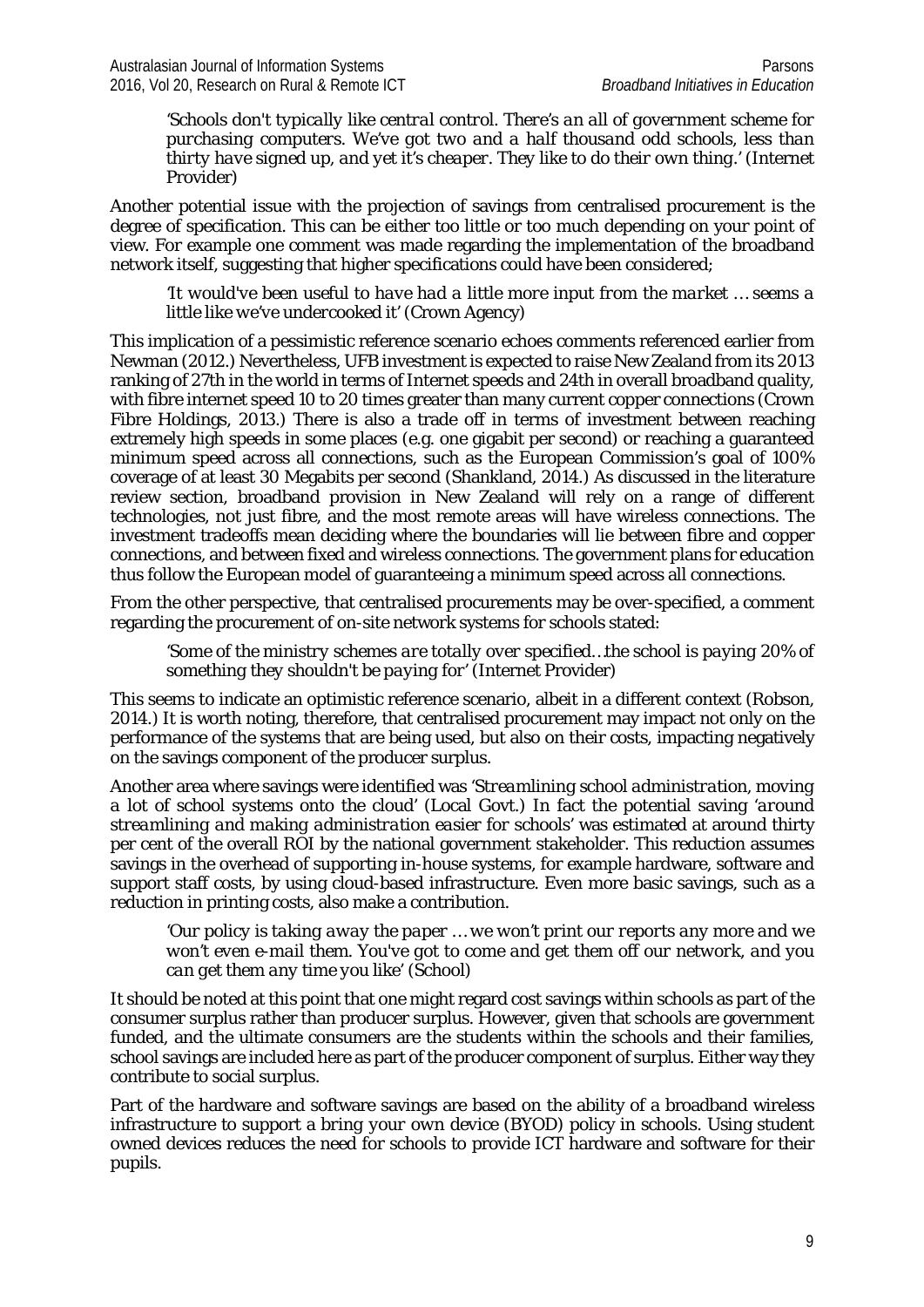Reduction of overheads was also identified in terms of the way that teaching and learning could be provided in rural schools:

*'One of the immediate benefits* [of a fibre network] *was to reduce the number of hours that kids spent on buses being shipped from one school to another so they could receive specialist teaching'* (Crown Agency)

Another aspect of savings is the availability of free resources on line.

*'It's all here, it's on YouTube, it's on other people's blogs and Twitter, join the Google+ communities. It's all here, you've just got to access it.'* (Trust)

It should be noted, however, that the interviewee here was not addressing all educational resources, but speaking in particular about a set of specific resources for teachers. There is another aspect to the cost of resource access, which is that in some cases the move from older media to online resources may in fact be more costly over time.

*'The school has a \$10,000 spend a year, say, on textbooks, where we get five years of use. The model the publishers are talking about the moment is; we will give you access to our textbook for one year and then it disappears, which adds up to a lot more than \$10,000. Much more expensive'* (School)

Thus, again, we cannot count on a move towards a UFB infrastructure as representing opportunities to generate savings regardless of content. There may, in fact, be additional costs.

If savings are being made, they are more likely to be made by providers of educational material:

*'From a cost perspective once you create a piece of mobile learning you can put it out to people with a one off cost'* (Mobile Provider)

Such providers need not, of course, be third party enterprises. However, the likelihood of material developed by teachers independent of professional publishing houses being generally useful is questionable:

*'from a system of publishing and editing that has filters, interventions, changes and modifications to a more individual thing, probably the finished product will be much more varied, from absolutely brilliant to; this works well in my class but it doesn't work for anyone else'* (School)

From the responses of the interviewees, it can be seen that the role of savings in the producer surplus is expected to make a major contribution to the overall return on investment. In some areas, such as the reduction in printing costs, BYOD programmes and elimination of some travel, savings can be easily identified. However, it is clear that savings from activities such as centralised procurement and use of digital resources are by no means automatic, and in some cases there may in fact be increased costs rather than savings. It should also be recognised that savings might impact on the consumer surplus. For example parents who have to buy a digital device to support a BYOD programme may have a reduced assessment of overall value, and students whose face to face experiences are replaced by virtual experiences may again feel a loss of value. Related issues are highlighted by Newman (2012) who notes that a BYOD policy does not mean existing hardware in schools is no longer required, since BYOD provides only a complementary function and whether schools choose to become "hardware schools" or "Web schools", they will still have to maintain multiple infrastructures in the short term.

### **4.2 Producer surplus (profit)**

Estimating profit from state-sponsored education may not be directly relevant, but in the broader national perspective there is a potential contribution to future productivity and downstream profits though support of the knowledge economy.

*'The return on investment is a better educated, better prepared, graduating cohort'*  (School)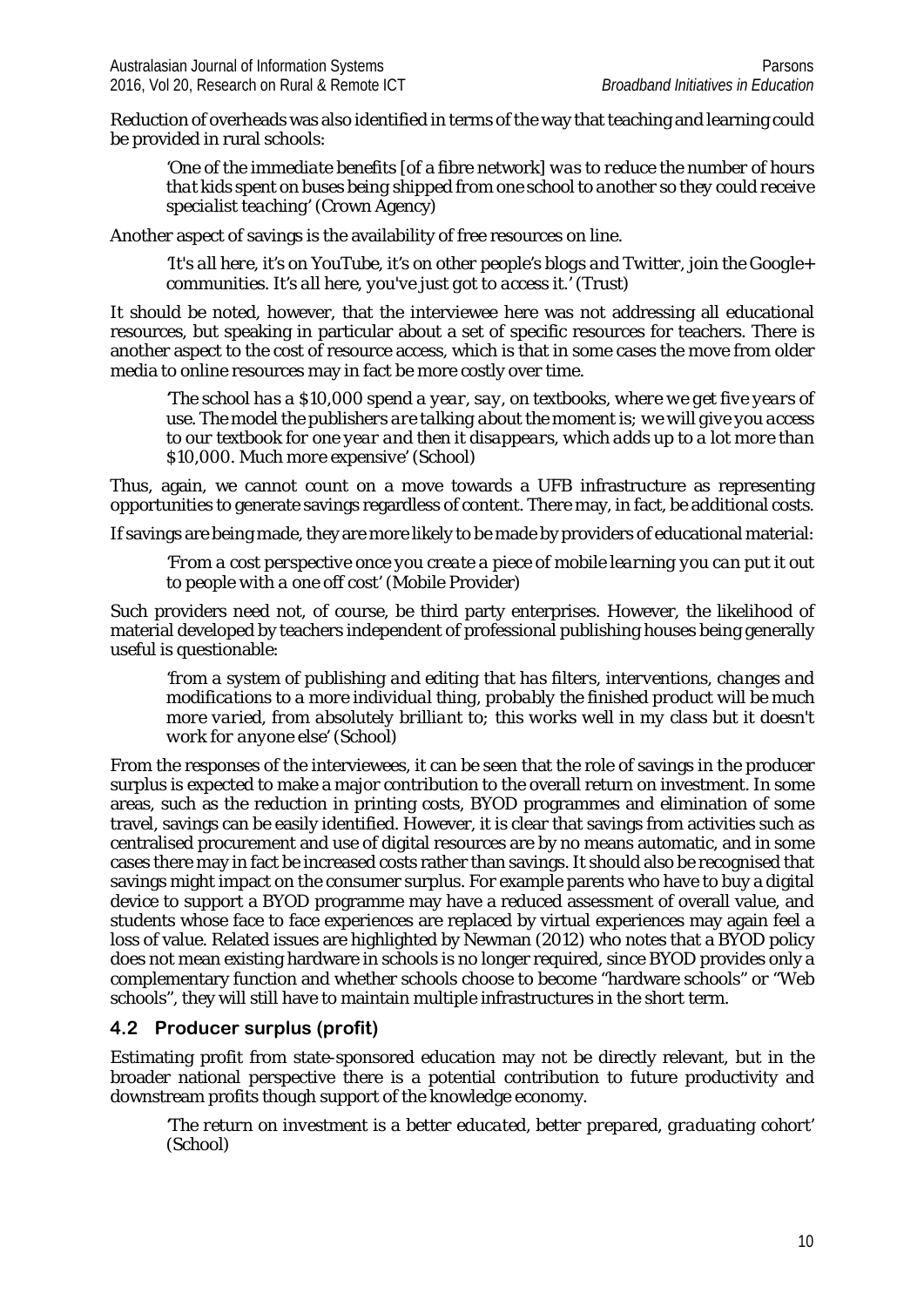Including this aspect of return from a profit perspective assumes that education can make a direct contribution to the economic well-being of the nation. Producer profit from a government perspective is therefore predicated on higher tax incomes and a more economically productive economy. Certainly the most relevant aspect of this is the readiness of those graduating from education to make a contribution to the economy. One area where it is possible to directly identify a contribution is in ensuring that graduating students have relevant digital skills. It is recognised that there is a shortage of skilled ICT workers in New Zealand.

*'Right now we have a deficit of 15,000 [IT people] how do we actually urgently and directly fix this situation? Or do we forget about being a technology enabled country?'*  (Industry)

Certainly the provision of broadband into educational institutions is one of many key enablers for ensuring that the New Zealand IT industry is able to find the staff that it needs in the future. If course it is not the only one. Pilkington (2008) notes that it may take time for teachers to begin to fully leverage ICT in teaching and learning. There is also the possibility that, as ICT use becomes the norm in schools, lessons to specifically teach ICT skills will actually feature less on school timetables (Underwood et al., 2005.) Broadband provision is just the first step in the skills value chain, but actual returns are dependent on further developments in curricula, teaching and learning (UNESCO, 2013a.)

In seeking to measure such outcomes, there is a general acceptance that social investment in education yields a social rate of return and that higher levels of education in general are reflected in higher earnings (Psacharopoulos, 1994.) It is also clear that the IT profession is relatively well paid in New Zealand, where it was the second highest paid profession in 2014 (Newson, 2014.) Investment in educational broadband makes a direct (if partial) contribution to preparing the foundation for such careers. There are, however, some further concerns here. It is not clear to what extent higher earnings directly impact on national productivity (Psacharopoulos, 1994.) There is also a concern that more technologically developed economies may actually need fewer educated people as a result of mechanisation (Chang, 2011.) Ultimately; 'what really matters in the determination of national prosperity is not the education levels of individuals but the nation's ability to organise individuals into enterprises with high productivity' (Chang, 2010, p.179.)

Thus we might conclude that, whilst educational investment overall might not always contribute to productivity, specific forms of investment that prepare future workers for productive enterprises, such as broadband infrastructure, can indeed support national prosperity. It is essential that school students are made familiar with the world of technology that they will meet in the workplace;

*'For our learners to be able to move confidently into the workplace they need to be at home in the digital world'* (Trust)

*'No one is going to wake up on Monday morning and turn the Internet off. The world is moving that way, so it's ensuring all young people are moving that way as well…the payback is how successful we are in terms of the economy in the world.'* (School)

This doesn't just mean delivering specific technical skills that may or may not be demanded by a particular employer, but a broad, contemporary skill set that is aware of the relevance and use of technology.

*'Most schools are in urban environments. The kids are going to go all over the place, so we can't predict a particular industry. It's got to be confidence, responsibility, "technology doesn't faze me"'* (School)

An important aspect of this preparedness of entrants to the workforce for using technology is that the level of education of the population is a critical enabler for all internet and high technology applications (Koutroumpis, 2009.) However we should also note that according to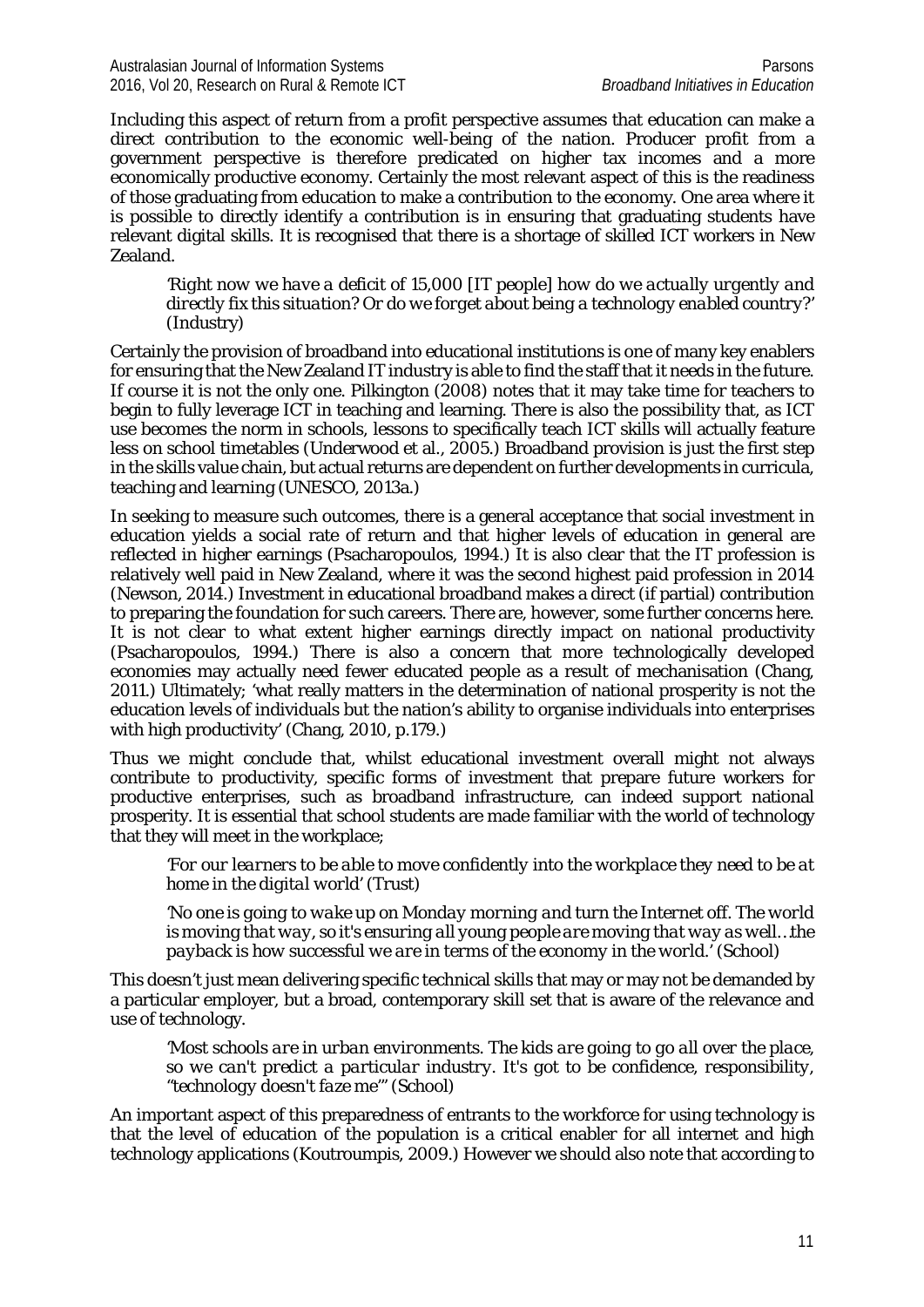Psacharopoulos (1994) the social rate of return of education in technical and scientific areas is actually lower than that for academic and general areas.

In analysing the results of the interview data related to consumer surplus (profit) it is clear that this is difficult to measure in the short term, but there is a general consensus that education is critical to a technologically developed economy. However, education alone is not the only factor, indeed specifically technical education may not be as important in deriving long term rates of return as the provision of a broad contemporary skill set. Ultimately, profit will be dependent on education being able to support the creation and sustenance of productive enterprises. One of the aims of the evolving digital school curriculum is to foster the kinds of creativity that can meet the needs of future enterprises.

*'enabling those kids to express themselves and really create away and be able to get credit for it … and then find a pathway into further study or out into the workforce'* (Govt.)

Of course such reductionist views might be anathema to those to see education as much more than just preparation for the workforce. It should therefore be noted that these reflections are confined to the producer surplus (profit) element of the research model, and are not intended to address all aspects of educational broadband investment.

#### **4.3 Consumer surplus (social rates of return)**

The research model in Figure 1 assumed that consumer surplus, in the context of this study, would be founded on social rates of return. However, the interview data indicated that private rates of return were also an important factor. In this section, social rates of return are discussed, with private rates of return covered in the following section.

It might well be expected that consumer surplus has a large role to play in calculating the social surplus of investment in education. As indicated previously, in this study the primary 'consumer' is the school student, though as will be seen from some of the results, the concept of consumer also includes wider society. According to the central government interviewee, '*half*  [of the ROI is] within improved teaching and learning ... leading therefore to better student *outcomes.'* (Govt.)

If half the projected ROI from educational broadband is consumer surplus in the context of teaching and learning, this is a significant area for investigation if we wish to identify the specific details of these ROI assumptions. There is certainly a belief that UFB brings new opportunities that were not possible in a more traditional learning environment.

*'Opportunities for learning as a young person are exponentially improved by UFB'* (Trust)

However, it is important that we seek to identify specific areas where broadband investment is bringing additional value to the consumer. One aspect that certainly gets attention is improvements the personal efficiency of educational delivery. For example,

*'[After the Christchurch earthquake] the school itself wasn't functional but people would get on the Internet and return to study'* (Local Govt.)

Another perspective on efficiency was that students who needed to be away from school for family or sporting events would be able to maintain their studies.

*'Taking time out of school to go somewhere special, to be part of a sports competition, a special holiday with parents…now students can do that knowing that they can just access the work easily, so in terms of mobility of students and parental decisions…that will become a lot easier for parents and kids to do.'* (School)

The question that may be raised by such concepts of efficiency is whether more is necessarily better or, perhaps more accurately, whether learning anywhere, anytime, is equal to learning in a classroom with peers and a face to face teacher. It is notable that education is one area where 'output' increases markedly as a result of broadband. Koutroumpis (2009) relates this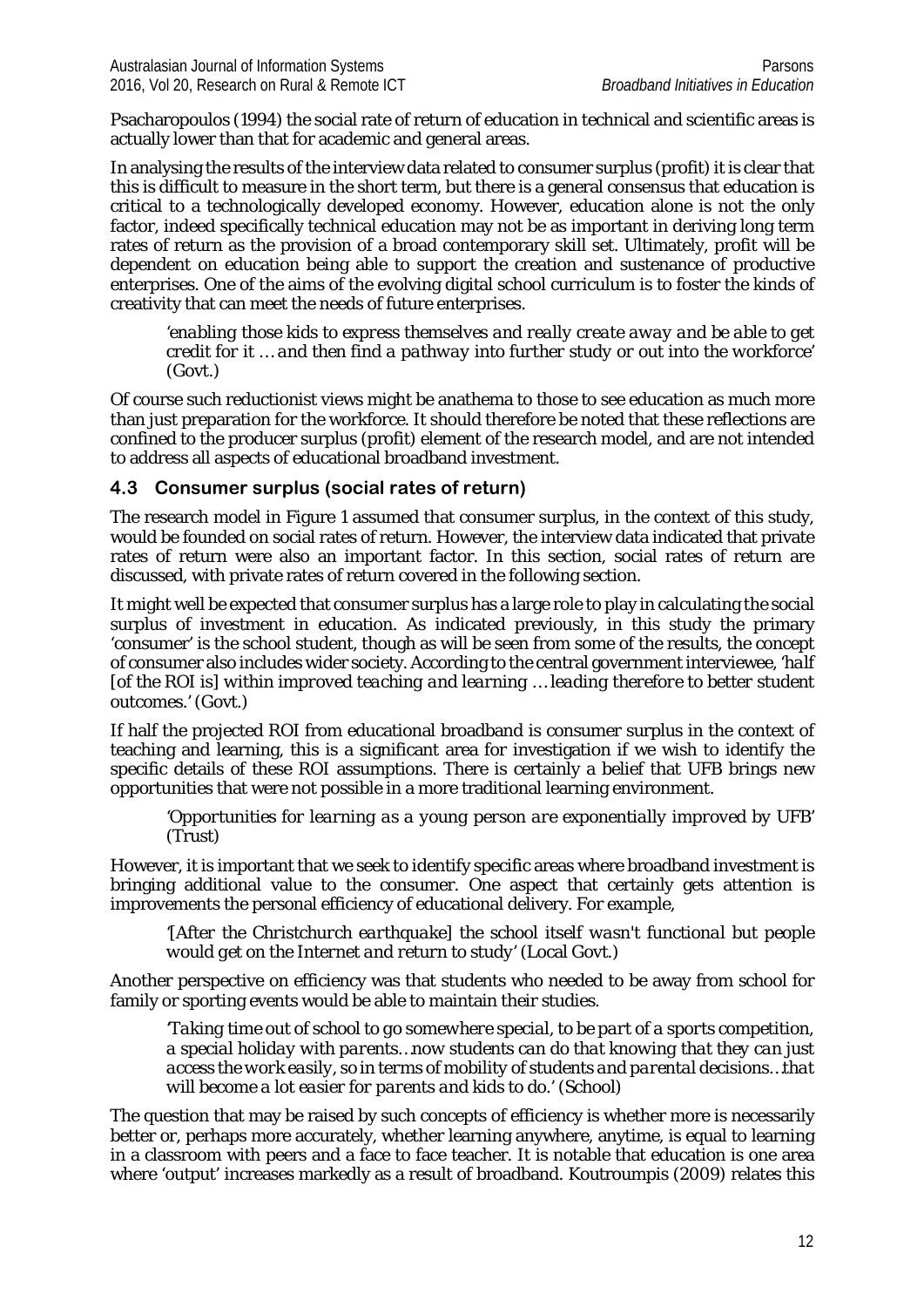specifically to broadband enabling e-learning. One of the underlying assumptions is that there are direct benefits in terms of personal learning efficiency in situations where peers and teachers are not so significant, that is, in the context of immediate problem solving.

*'If you can get better access to information then you're going to be able to solve problems or educate yourself with it…10-15 years ago you had to go to library. Now I have that in my pocket.'* (Mobile Provider)

Of course the transition to digital provision of material does not just mean using a different channel to deliver the same content. There is also an expectation that a broadband infrastructure enables the provision of better, as well as more accessible, learning resources and tools.

*'Moving a lot of school systems onto the cloud... gives you richer systems'* (Local Govt.)

Another important perspective is the potential benefits to wider society of improvements in the behaviour of school age children.

*'Kids come to school early. There is a decline in truanting, in in-class off-task behaviour and other anti-social things'* (Govt.)

In previous sections addressing components of producer surplus we have seen that not all changes enabled by broadband infrastructure necessarily result in surplus. In fact, there may be the potential to actually increase costs. In the context of consumer surplus, that may also be the case. Changes to educational processes and tools may impact negatively on existing value chains. For example, old modes of assessment will soon be outdated.

*'In about five years students will be able to do their assessments online any time they feel like it so that has huge implications for how the learning in schools is structured'* (Researcher)

Such changes in structure may be beneficial to students, but equally they may put additional pressures on schools. Radical change also impacts on the systems that educate staff, as well as students;

*'I think it changes the whole nature of how we train teachers'* (School)

In fact, such changes might lead to consumer surplus, but at the cost of producer surplus, in that major change to systems of assessment and teacher training will be expensive to implement. Again, one important message is that surplus is not automatic, or at least may vary by context. Here, we might refer again to Holt & Jamison (2009) and the 'U-shaped' rates of return, where transition costs may be high.

#### **4.4 Social surplus (private rates of return)**

In analysing the interview data, it became clear that for a certain section of the community, those who were otherwise disadvantaged in society by their socio-economic status, private rates of return were an important benefit derived from some intended side effects of educational broadband provision. These side effects were generated by certain initiatives that have seen broadband infrastructures installed on school sites being extended to serve their surrounding communities, linked with access to digital devices that were primarily intended for educational use but also find their way into the hands of family members of school students.

*'The flow on effect for our lowest socio-economic community is that suddenly they are able to access a whole world that they were never able to before…it's life changing'* (Trust)

One effect of this on private rates of return is the ability of low income families, given access to school based community broadband and educational digital tools, to shop on line and thus save themselves money. By such means, UFB can directly reduce digital divides.

*'Making the Wi-Fi the schools have available in some way for the community to use so that poverty itself doesn't become an impediment'* (Researcher)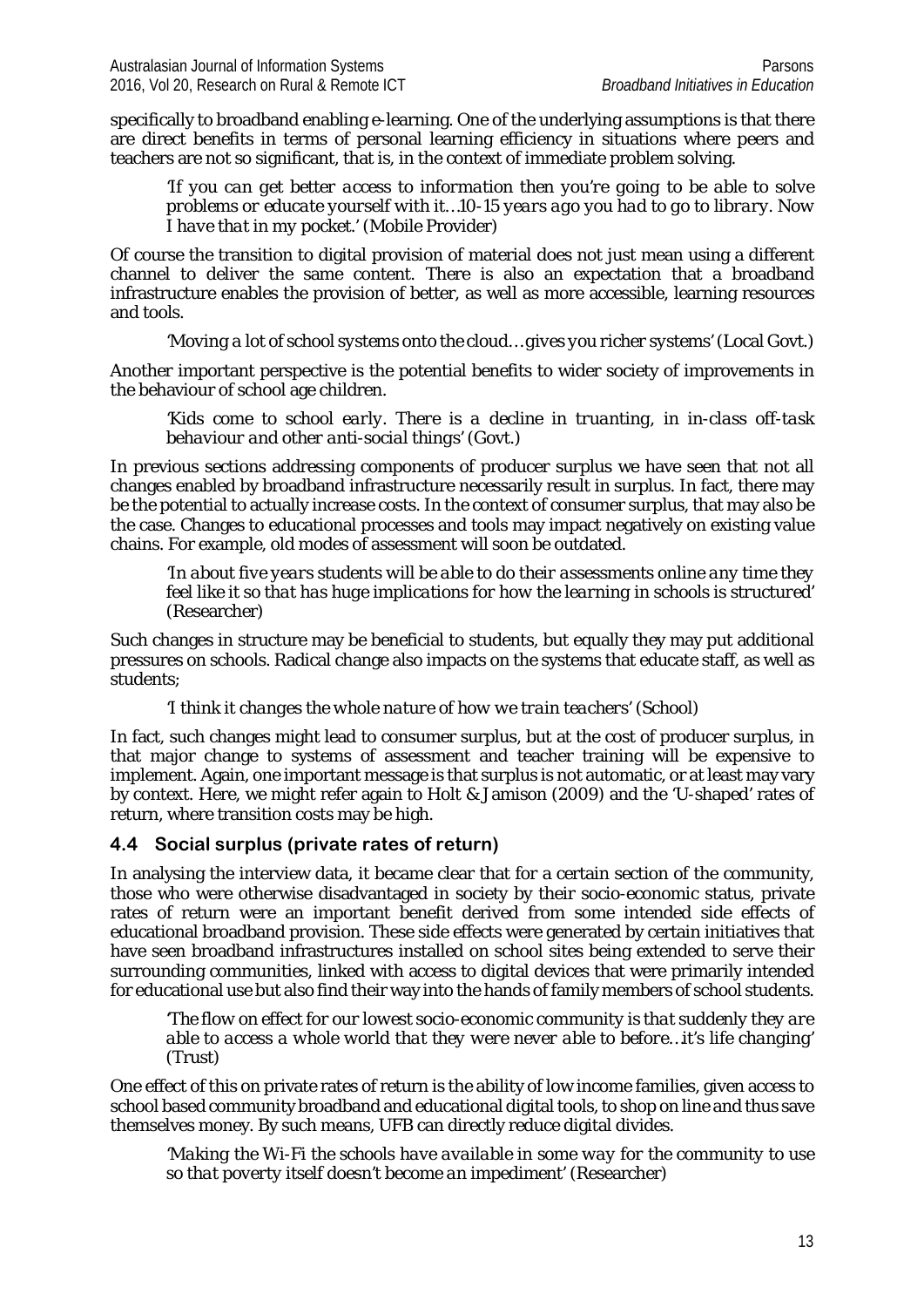In expanding on this comment, the interviewee noted that community access to broadband provided equity in access to knowledge. Such positive effects, however, comprise only small steps towards long term equity, which cannot be provided only by current UFB investments. Nevertheless, an awareness of the relationship between strategic investment and private rates of return for disadvantaged communities will help us to effectively plan future investment.

*'It'll take generations to truly resolve the inequity of experience or the inequity of outcome across our society and across demographics so the further forward we can look the better'* (Crown Agency)

## **5 Discussion**

This article has addressed issues surrounding ROI for broadband infrastructure in the New Zealand school system, as revealed by a series of semi structured interviews with relevant stakeholders. A study of ROI in a field like education is intrinsically difficult, because ultimately the outcomes of education are personal.

*'ROI is probably one of the most unquantifiable of all - what you're doing is providing an opportunity'* (Researcher)

Nevertheless, there are some useful concepts in the literature that can be used to make such calculations. The first research question addressed in the research was 'What assumptions underlie return on investment projections in the provision of broadband infrastructure to schools?' This question was implicit in the literature review, which provided the basis for the research model and the interview questions. As a result, the study was based on a research model which focused on social surplus as the prime driver for ROI in educational broadband policy. However it is clear from the analysis that such a simplistic model fails to address all of the relevant factors. From the results of the interview data, it has become clear that ROI calculations of both producer and consumer surplus involve complex relationships of cost and benefit. Cost and benefit calculations may vary in their timescales and impacts, and vary from the easily calculated to the somewhat speculative. In particular, it is hard to quantify consumer surplus, though this is regularly used by industry in calculating overall social surplus (e.g. Alcatel-Lucent, 2012; Competition Economists Group, 2015.)

The second research question was 'How can the components of social surplus be defined within the provision of educational broadband?' An analysis of the interview data led to a redefinition of the original research model. Figure 2 shows this modified model, developed from the earlier model but incorporating the outcomes of the study. A new component in the model is a separate assessment of social and private rates of return when considering consumer surplus. For each component in the model, the positive and negative forces on surplus that emerged from the interview data have been indicated.

In the savings component of producer surplus, procurement, resources and overheads were identified as key areas of importance, with costs of procurement and resources in some cases potentially leading to negative returns. Profit calculations are long term, and can only be measured by the employability and earnings of students when they enter the workforce. One of the difficulties here is predicting skills demand in an unknown future, so broad rather than narrow skills sets are important.

In assessing consumer surplus, components of social rates of return are largely positive, based around teaching and learning, behaviour and equity, though there are concerns about the long time scales required to truly address inequity. Nevertheless, the impact on private rates of return was seen as very positive for the most disadvantaged members of the community, which was an encouraging finding from the study.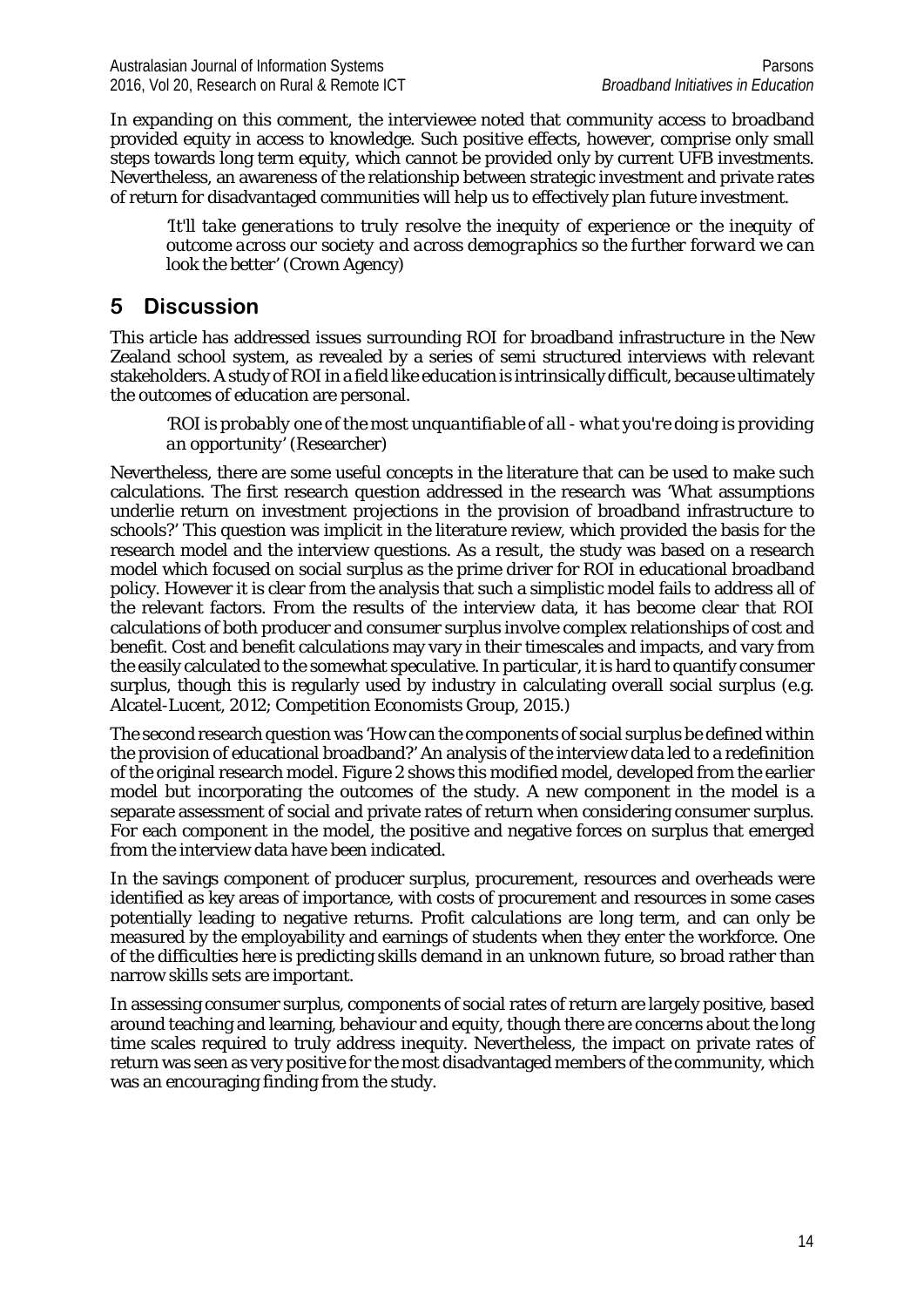Australasian Journal of Information Systems<br>2016 Vol 20 Research on Rural & Remote ICT Broadband Initiatives in Education 2016, Vol 20, Research on Rural & Remote ICT



*Fig. 2. Extended model of ROI for broadband initiatives in education*

## **6 Conclusions and Future Work**

Estimates of ROI for educational broadband focus on areas such as increasing access to digital learning materials, reducing the costs of producing and distributing such material, reducing the need for travel and improving student engagement and attendance. The results of this study generally support the main ideas underlying these assumptions. There are certainly savings to be made in the provision of learning materials and richer interactions between teachers, students and parents supported by broadband infrastructure. The study has also identified further important benefits, such as resilience to natural disasters and more flexibility for family experiences. However, it has also revealed some areas where there may be negative impacts on producer surplus, such as increased costs for professionally published learning materials, or unsuitable central provisioning. There is also a potential negative impact on consumer surplus where new channels of delivery may not be considered to have increased value by the consumer. For example the idea that savings can be made by reducing the need for field trips stresses quantitative gains while ignoring potential qualitative losses. Most of the analysis was based on the social rate of return within the consumer surplus. However, one important finding from the study was that associated impacts on the private rate of return for the lowest socio-economic groups shows that educational broadband investments can have a positive effect on digital divides.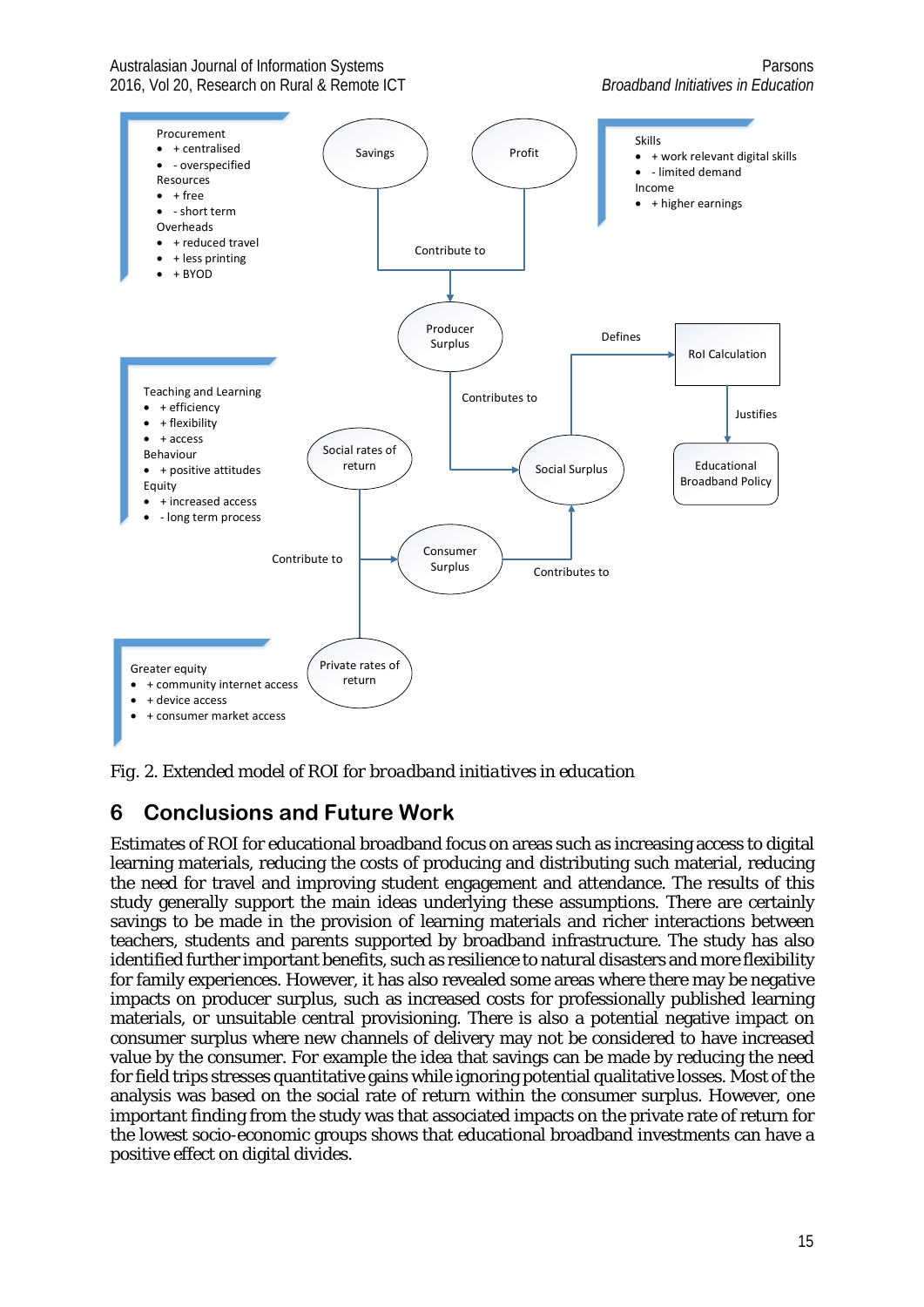In summary, this article has provided deeper and richer insights into the various components of social surplus associated with educational broadband investment than previously available material. It has identified both positive and negative effects within the overall calculations of ROI. In so doing it raises some significant questions about the nature of ROI projections for broadband in education that tend to emphasise gains but ignore potential losses. It is hoped that these findings will help to inform relevant stakeholders about the key issues of concern in gaining the most benefit from the national investment in broadband infrastructure.

This work was based on a qualitative analysis of social surplus. Future work might usefully leverage the model developed from this research to provide more insights into quantitative rates of return for broadband investment in the school sector.

## **Acknowledgements**

The author wishes to thank the interviewees who gave their time and expertise to this study.

## **References**

- Alcatel-Lucent. (2012) *Building the Benefits of Broadband: How New Zealand can increase the social & economic impacts of high-speed broadband*. Available at: http://www.tmcnet.com/tmc/whitepapers/documents/whitepapers/2013/6687 building-benefits-broadband-how-new-zealand-increase-social.pdf
- Auditor General. (2013) *Public sector financial sustainability*. Available at: http://www.oag.govt.nz/2013/financial-sustainability/docs/public-sector-financialsustainability.pdf
- Bauer, J., Kim, J. & Wildman, S. (2005) "An integrated framework for assessing broadband policy options", *Michigan State Law Review,* **21**.
- Bouras, C., Giannaka, E. & Tsiatsos, T. (2009) "Identifying best practices for supporting broadband growth: Methodology and analysis", *Journal of Network and Computer Applications,* **32**:795–807.
- Cambini, C. & Jiang, Y. (2009) "Broadband investment and regulation: A literature review", *Telecommunications Policy,* **33**:559–574.
- Cava-Ferreruela & Alabau-Muñoz. (2006) "Broadband policy assessment: A cross-national empirical analysis" *Telecommunications Policy,* **30**(8).
- Chang, H-J. (2011) *23 Things They Don't Tell You About Capitalism*, Penguin, London.
- Commerce Commission. (2012) *High Speed Broadband Services Demand Side Study: Final Report*. Wellington: Commerce Commission New Zealand. Available at: http://www.comcom.govt.nz/dmsdocument/8917
- Competition Economists Group. (2015) *Welfare effects of UCLL and UBA uplift*. Available at: http://.comcom.govt.nz/dmsdocument/13038&ei=jd07Vdz5C5D18QWs4oGQDg&usg =AFQjCNE2BeG8MA5V0WKe128Tc5ePVh7-CA&sig2=JFTg3Kr\_RdP\_wu3tji4f6g
- Crandall, R. W., & Jackson, C. L. (2001) "The \$500 Billion Opportunity: The Potential Economic Benefit of Widespread Diffusion of Broadband Internet Access". Washington: Brookings Institution. Available at: http://www.att.com/public\_affairs/broadband\_policy/BrookingsStudy.pdf
- Crawford, S. (2013) *Captive Audience: The Telecom Industry and Monopoly Power in the New Gilded Age*, Yale University Press.
- Crown Fibre Holdings. (2013) *Fact Sheet: Agreement with Enable Networks*. Available at: http://www.crownfibre.govt.nz/media/13092/fact%20sheet%20- %20agreement%20with%20enable%20networks.pdf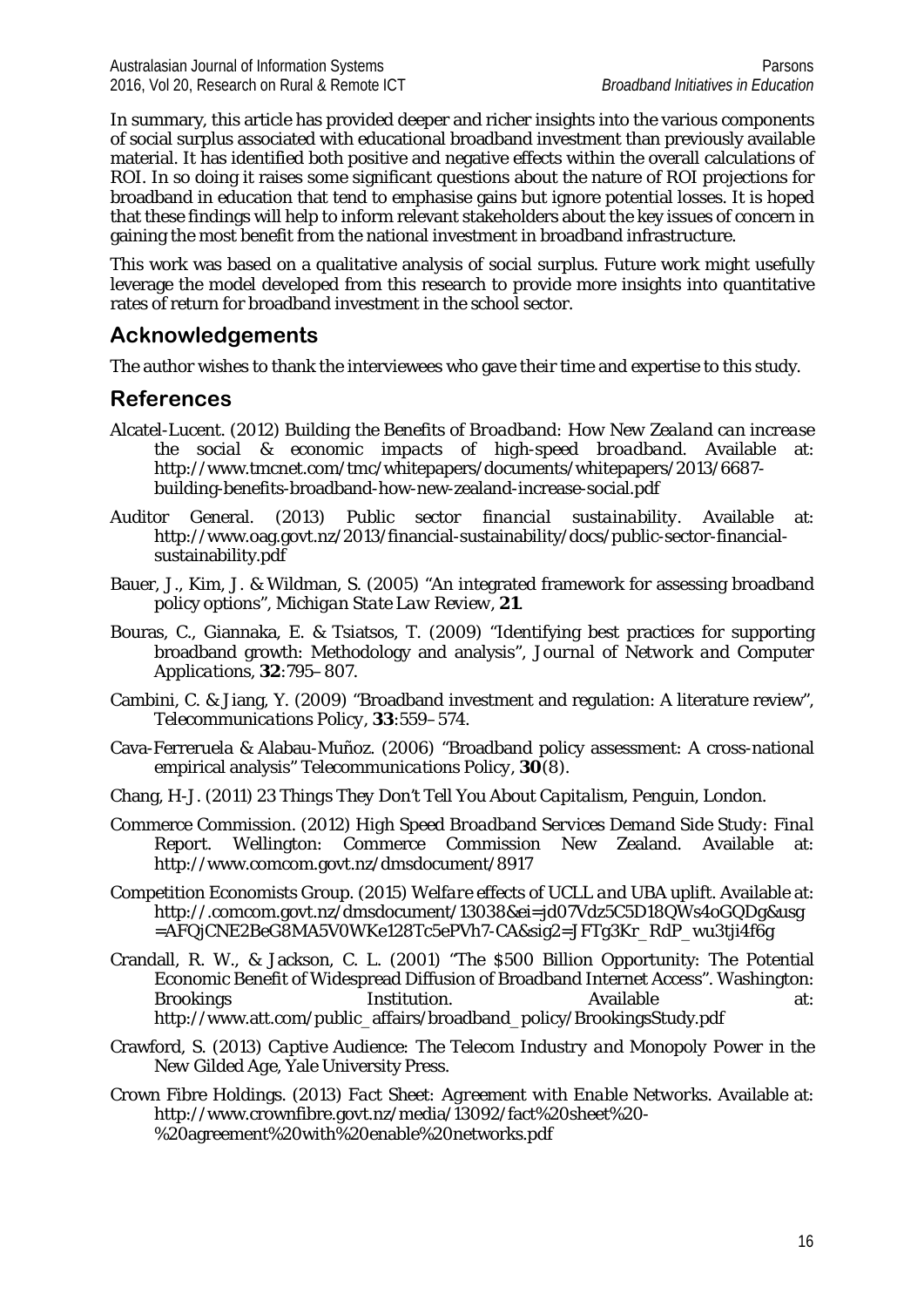.

- Eaves, D. (2013) *New Zealand - The World's Laboratory for Progressive Digital Legislation*. Tech President. Available at: http://techpresident.com/news/wegov/24353/newzealand-worlds-laboratory-progressive-digital-legislation
- European Commission. (2015) *Digital Agenda for Europe*. Available at: http://ec.europa.eu/digital-agenda/
- Feld, H., Rose, G., Cooper, M. & Scott, B. (2005) *Connecting the public: The truth about municipal broadband*. Available at: http://www.freepress.net/sites/default/files/fplegacy/mb\_white\_paper.pdf
- Folkestad, B. (2010) *Analysing Interview Data: Possibilities and challenges*. Eurosphere working paper series 13. Available at: http://eurospheres.org/files/2010/08/Eurosphere\_Working\_Paper\_13\_Folkestad.pdf
- Given, J. (2010) "Take your partners: Public private interplay in Australian and New Zealand plans for next generation broadband", *Telecommunications Policy,* **34**(9):540–549.
- Gomez-Barroso, J. & Perez-Martinez, J. (2005) "Public intervention in the access to advanced telecommunication services: Assessing its theoretical economic basis", *Government Information Quarterly*, **22**:489 – 504
- Greenstein, S., & McDevitt, R. (2012) "Measuring the Broadband Bonus in Thirty OECD Countries", *OECD Digital Economy Papers*, No. 197.
- Hayes, R. (2011) "Valuing Broadband Benefits: A Selective Report on Issues and Options", Melbourne: Melbourne Business School. Retrieved from https://web.archive.org/web/20121210000640/http://broadband.unimelb.edu.au/eng age/pubs/wp/ValuingBroadbandBenefits.pdf
- Hitt, L. & Brynjolfsson, E. (1996) "Productivity, Business Profitability, and Consumer Surplus: Three Different Measures of Information Technology Value", *MIS Quarterly,* **20**(2):121- 142.
- Holt, L. & Jamison, M. (2009) "Broadband and contributions to economic growth: Lessons from the US experience", *Telecommunications Policy,* **33**:575–581.
- Index Mundi (2014) *New Zealand Economy Profile 2014*. Available at: http://www.indexmundi.com/new\_zealand/economy\_profile.html
- Koutroumpis, P. (2009) "The economic impact of broadband on growth: A simultaneous approach" *Telecommunications Policy,* **33**(9):471–485.
- MBIE. (2011) *Five point government action plan for faster broadband: e-Education. Ministry of Business, Innovation and Employment*. Available at: http://www.med.govt.nz/sectors-industries/technology-communication/fastbroadband/government-action-plan-for-broadband/e-education
- MBIE. (2012) *Background and implementation of Ultra-Fast Broadband Initiative. Ministry of Business, Innovation and Employment*. Available at: http://www.med.govt.nz/sectors-industries/technology-communication/fastbroadband
- MBIE. (2015) *Fast broadband: New Zealand's internet upgrade*. Available at: http://www.mbie.govt.nz/info-services/sectors-industries/technologycommunications/fast-broadband
- MoE. (2014a) *Tertiary Education Strategy 2014 – 2019*. Available at: http://www.education.govt.nz/ministry-of-education/overall-strategies-andpolicies/tertiary-education-strategy
- MoE. (2014b) *Learning with digital technologies*. Ministry of Education. Available at: http://www.minedu.govt.nz/theMinistry/EducationInitiatives/UFBInSchools.aspx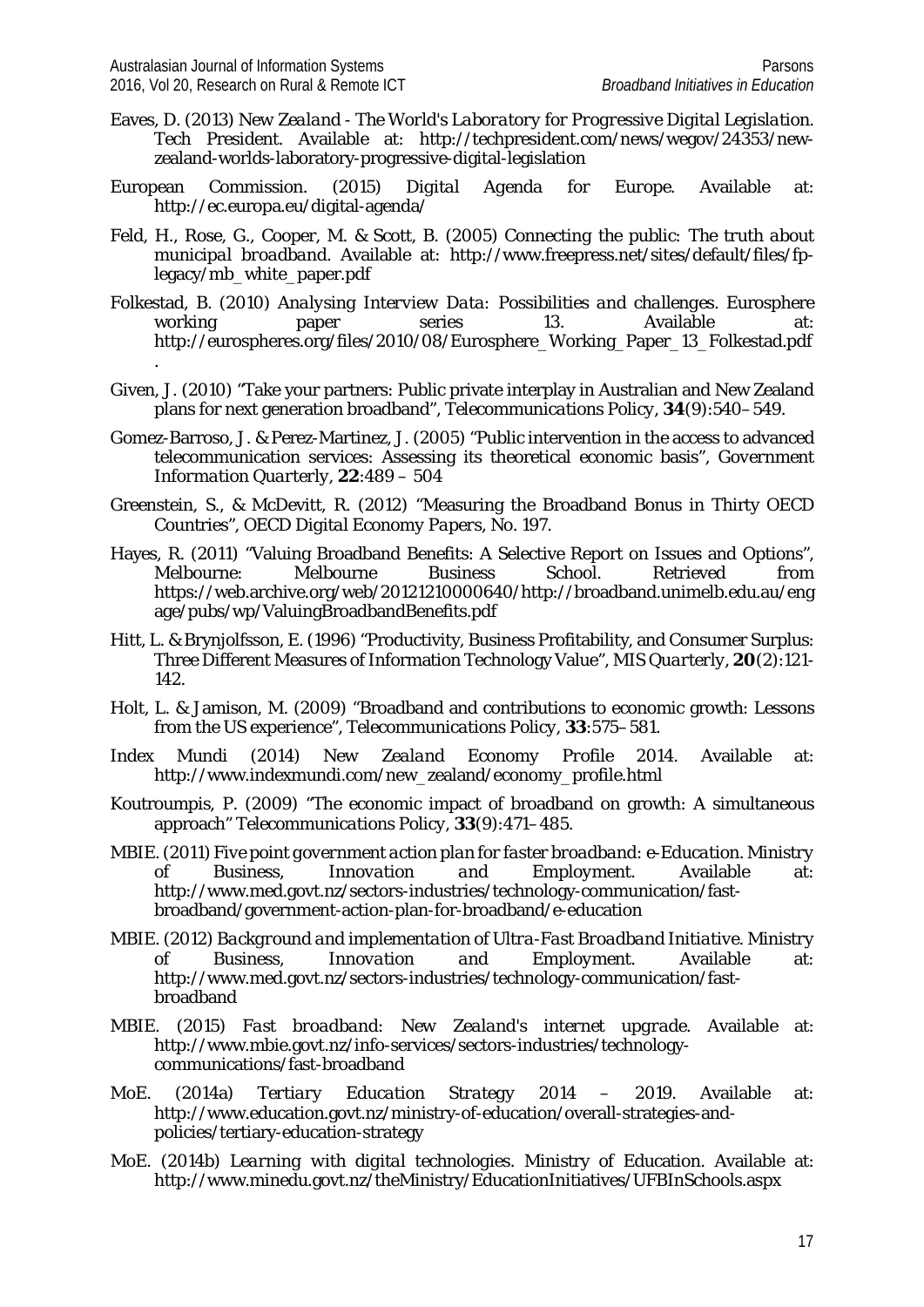- MoE. (2015a) *N4L Managed Network*. Ministry of Education. Available at: http://www.minedu.govt.nz/theMinistry/EducationInitiatives/UFBInSchools/ANetwo rkForLearning.aspx
- MoE. (2015b) *School Network Upgrade Project (SNUP)*. Ministry of Education. Available at: http://www.minedu.govt.nz/NZEducation/EducationPolicies/Schools/Initiatives/ICTI nSchools/ICTInitiativesAndProgrammes/ICTInfrastructure/SNUP.aspx
- Newman, E. (2012) *High speed broadband services demand side study: Issues paper 2 - e-Health and e-Education*. Wellington: Commerce Commission New Zealand. Available at: http://www.comcom.govt.nz/assets/Telecommunications/Studies/UFB-Demand-Side/Issues-paper-2-e-health-and-e-education-January-2012.pdf
- Newson, R. (2014) *Where to work if it's money you're after*. The New Zealand Herald, Aug 6, 2014. Available at: http://www.nzherald.co.nz/personalfinance/news/article.cfm?c\_id=12&objectid=11304473
- NZRS. (2015) *National Broadband Map*, Available at: https://broadbandmap.nz/
- NZTE. (2015) *Statistics. New Zealand Trade and Enterprise*. Available at: http://www.nzte.govt.nz/en/invest/statistics/
- OECD. (2014) *Country statistical profile: New Zealand*. Country statistical profiles: Key tables from OECD. Available at: http://dx.doi.org/10.1787/csp-nzl-table-2014-2-en
- Pappas, C. (2015) *What Can Google Classroom Offer To The World Of eLearning?* eLearning Industry. Available at: http://elearningindustry.com/google-classroom-a-free-learningmanagement-system-for-elearning
- Pilkington, R. (2008) "Measuring the Impact of Information Technology on Students' Learning", in Voogt & G. Knezek (Eds.), *International Handbook of Information Technology in Primary and Secondary Education (Part One)*. New York: Springer, pp.1003-1018
- Psacharopoulos, G. (1994) "Returns to Investment in Education: A Global Update", *World Development,* **22**(9):1325-l343.
- Pullar-Strecker, T. (2012) *Huge payoff from ultrafast broadband predicted*. Business Day. Available at: http://www.stuff.co.nz/business/industries/6450713/Huge-payoff-fromultrafast-broadband-predicted
- Robson, A. (2014) *Cost-Benefit Analysis of Public Investment in High Speed Broadband Network Infrastructure: An Analytical Framework*. Available at: https://www.communications.gov.au/sites/g/files/net301/f/5. NBN CBA Analytical \_Framework\_Final\_16\_May\_2014.pdf
- Rosen, D. (2014) *The School Broadband Scam*. Counterpunch. Available at: http://www.counterpunch.org/2014/02/07/the-school-broadband-scam/
- Shankland, S. (2014) *Fast fiber-optic broadband spreads across developed world*. CNET. Available at: http://www.cnet.com/news/fast-fiber-optic-broadband-spreads-acrossdeveloped-world/
- Statistics New Zealand. (2014) *New Zealand Business Demography Statistics: At February 2014*. Available at: http://www.stats.govt.nz/browse\_for\_stats/businesses/business\_characteristics/Busi nessDemographyStatistics\_HOTPFeb14.aspx
- Trading Economics. (2010) *Employment in agriculture (% of total employment) in New Zealand*. Available at: http://www.tradingeconomics.com/new-zealand/employmentin-agriculture-percent-of-total-employment-wb-data.html
- Underwood, J., Ault, A., Banyard, P., Bird, K., Dillon, G., Hayes, M., Selwood, I., Somekh, B. & Twining, P. (2005) "The impact of broadband in schools", Becta ICT Research. Available